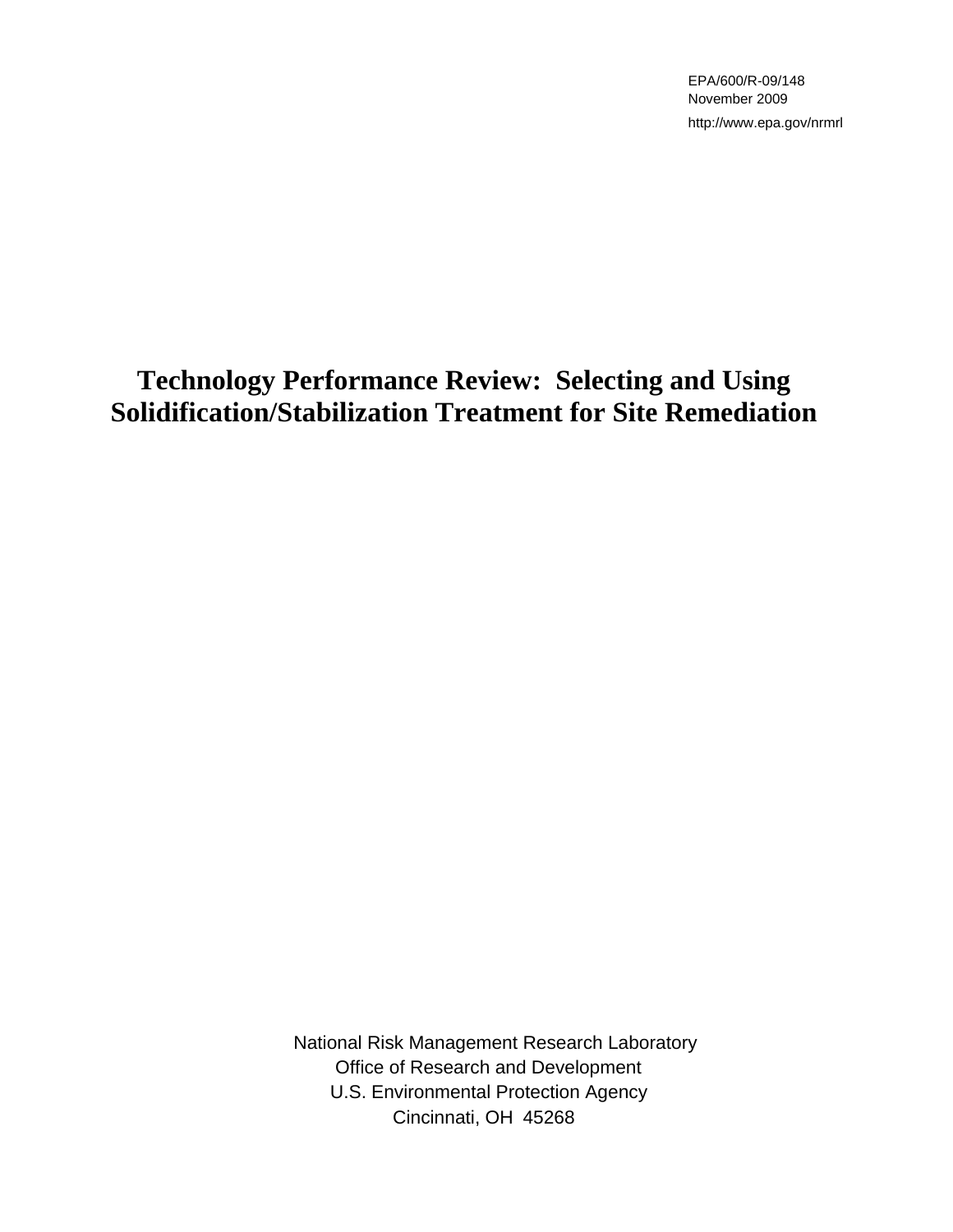#### **Foreword**

The U.S. Environmental Protection Agency (EPA) is charged by Congress with protecting the Nation's land, air, and water resources. Under a mandate of national environmental laws, the Agency strives to formulate and implement actions leading to a compatible balance between human activities and the ability of natural systems to support and nurture life. To meet this mandate, EPA's research program is providing data and technical support for solving environmental problems today and building a science knowledge base necessary to manage our ecological resources wisely, understand how pollutants affect our health, and prevent or reduce environmental risks in the future.

The National Risk Management Research Laboratory (NRMRL) is the Agency's center for investigation of technological and management approaches for preventing and reducing risks from pollution that threaten human health and the environment. The focus of the Laboratory's research program is on methods and their cost-effectiveness for prevention and control of pollution to air, land, water, and subsurface resources; protection of water quality in public water systems; remediation of contaminated sites, sediments and groundwater; prevention and control of indoor air pollution; and restoration of ecosystems. NRMRL collaborates with both public and private sector partners to foster technologies that reduce the cost of compliance and to anticipate emerging problems. NRMRL's Engineering Technical Support Center (ETSC) provides technical support to EPA Headquarters and Regional Office personnel for innovative approaches for site remediation. NRMRL's research provides solutions to environmental problems by: developing and promoting technologies that protect and improve the environment; advancing scientific and engineering information to support regulatory and policy decisions; and providing the technical support and information transfer to ensure implementation of environmental regulations and strategies at the national, state, and community levels.

This publication has been produced as part of the Laboratory's strategic long-term research plan and was funded by a grant from the Superfund and Technology Liaison Program of EPA's Office of Research and Development (ORD) Office of Science Policy, a partner with the ETSC in providing technical support to the Regions. It is published and made available by EPA ORD to assist the user community and to link researchers with their clients.

> Sally Gutierrez, Director National Risk Management Research Laboratory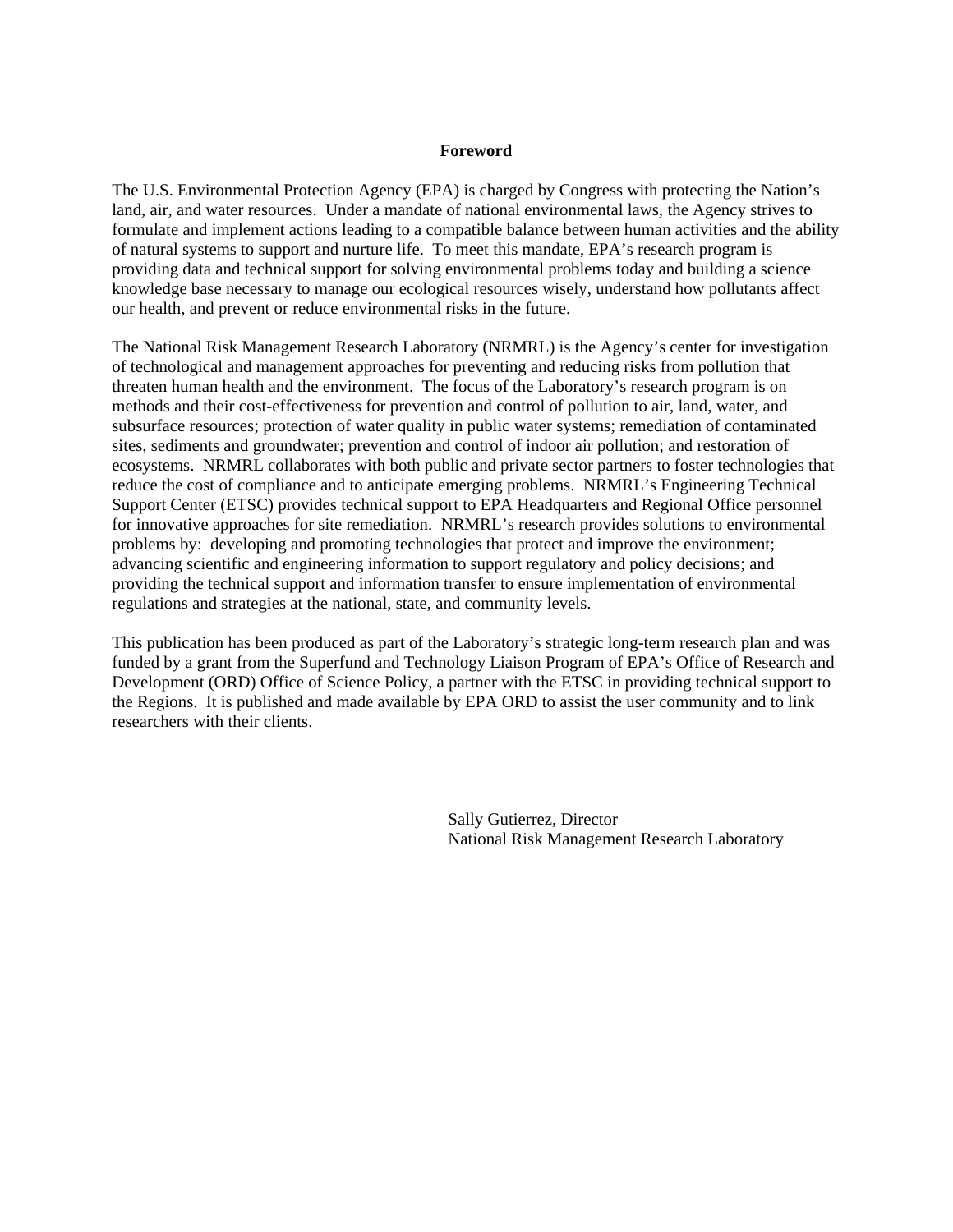| <b>Section</b> | Page                                                                                                                                                                                        |
|----------------|---------------------------------------------------------------------------------------------------------------------------------------------------------------------------------------------|
|                |                                                                                                                                                                                             |
|                |                                                                                                                                                                                             |
|                |                                                                                                                                                                                             |
|                |                                                                                                                                                                                             |
| 1.0            |                                                                                                                                                                                             |
| 2.0            |                                                                                                                                                                                             |
| 3.0            |                                                                                                                                                                                             |
| 4.0            |                                                                                                                                                                                             |
| 5.0            |                                                                                                                                                                                             |
| 6.0            |                                                                                                                                                                                             |
| 7.0            |                                                                                                                                                                                             |
|                | 7.1<br>7.2<br>7.3<br>7.4<br>Reuse of New York Harbor Sediments - Brownfields, New York<br>7.5<br>7.6<br>Georgia Power Company and Electric Power Research Institute, Columbus, GA 19<br>7.7 |
| 8.0            |                                                                                                                                                                                             |
| 9.0            |                                                                                                                                                                                             |

# **TABLE OF CONTENTS**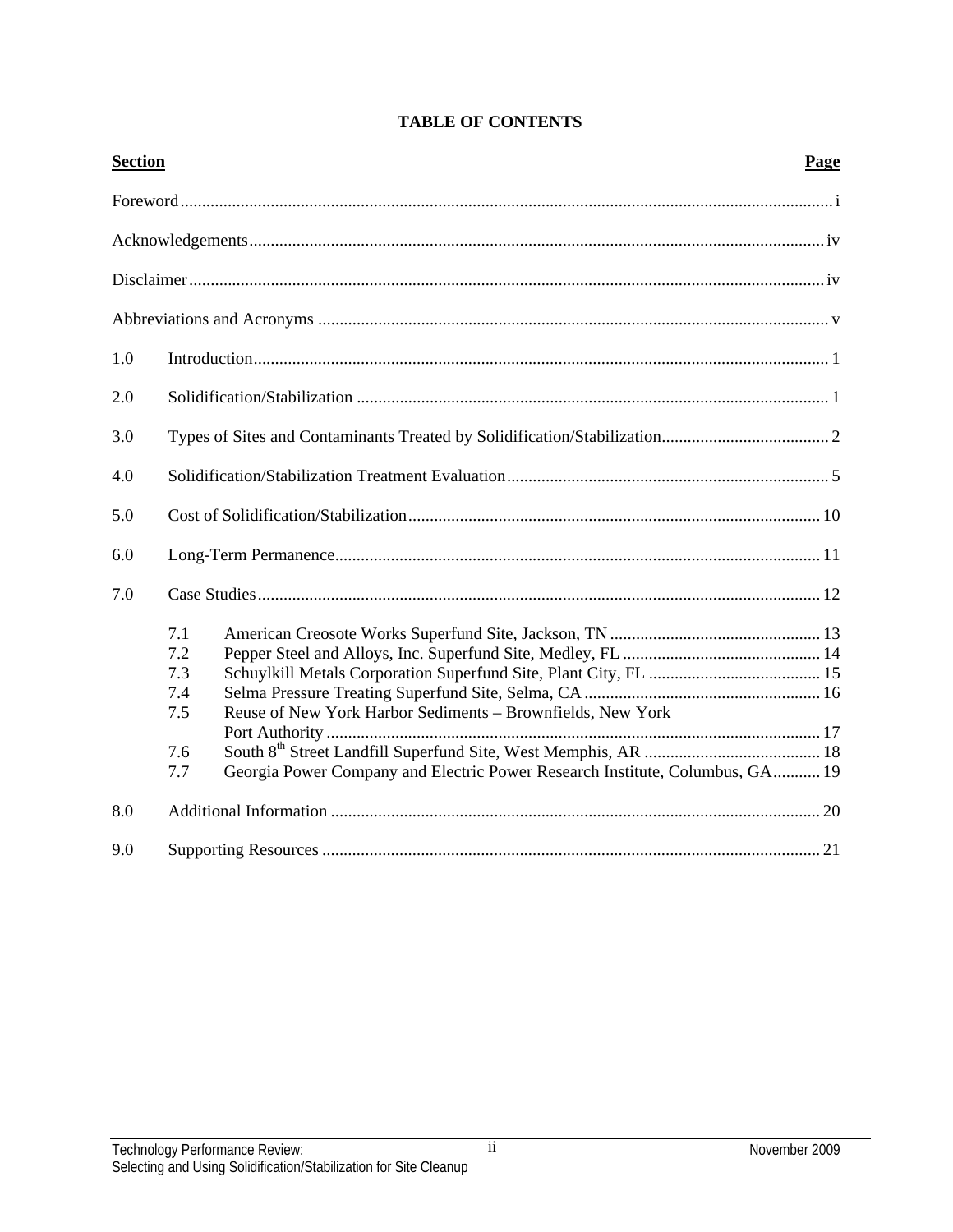# **List of Tables and Figures**

| <b>Tables</b> |                                                                                      |  |
|---------------|--------------------------------------------------------------------------------------|--|
| $3-1$         | Effectiveness of Solidification/Stabilization on General Contaminant Groups for Soil |  |
| $3-2$         |                                                                                      |  |
| $4-1$         |                                                                                      |  |
| $5-1$         | Major Bid Cost Components vs. Actual Costs for Solidification/Stabilization          |  |
|               |                                                                                      |  |
| $5-2$         |                                                                                      |  |
| $9-1$         |                                                                                      |  |
|               |                                                                                      |  |

# **Figures**

| $2 - 1$ |  |
|---------|--|
| $3-1$   |  |
| $3-2$   |  |
| $3-3$   |  |
| $4-1$   |  |
| $4 - 2$ |  |
| $7-1$   |  |
| $7 - 2$ |  |
| $7 - 3$ |  |
| $7 - 4$ |  |
| $7 - 5$ |  |
| $7-6$   |  |
| $7 - 7$ |  |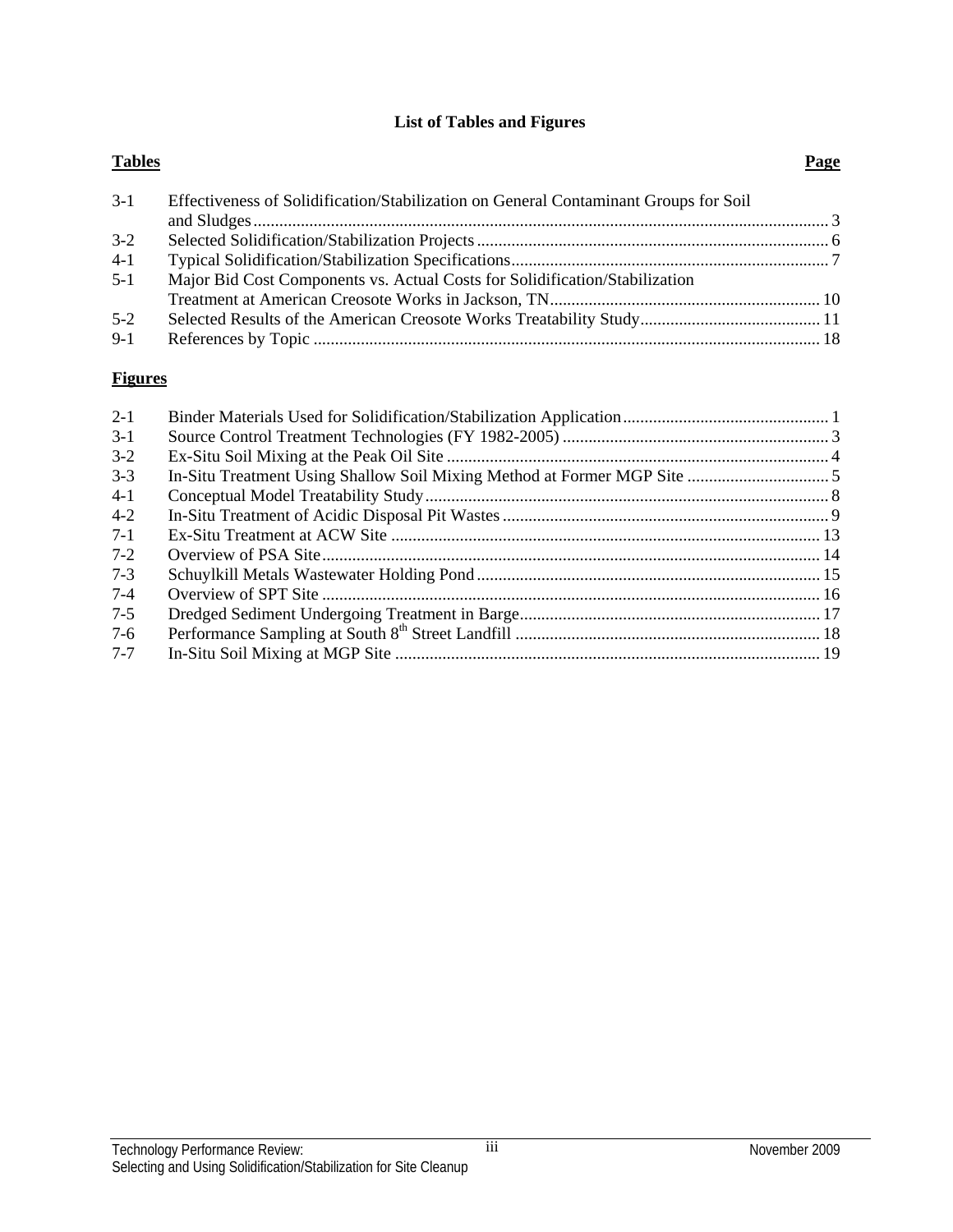#### **Acknowledgements**

Funding for this document was provided by the Office of Research and Development (ORD). This Technical Performance Review was prepared under the EPA STREAMS contract number EP-C-05-061, Task Order #36 with Tetra Tech EM Inc. Jennifer Goetz was the EPA Project Officer, David Reisman served as the EPA Task Order Manager, Stan Lynn was the Tetra Tech project manager, and Felicia Barnett, ORD Office of Science Policy and Region 4 Superfund and Technology Liaison, managed the project. We would like to acknowledge the valuable assistance and expert knowledge of Ed Bates of the ORD Engineering Technical Support Center for his input into this document. We appreciated the assistance of the Regional Project Managers named within this document for their input and review of material, as well as Jim Harrington, Donna McCartney, Julie Santiago, Lindsey Lien, Michael Davis, and Michael Gill of the EPA Engineering Forum who reviewed and provided insight with their comments on the draft publication. Without the combined effort of all these talented individuals, this document would not have been possible.

#### **Disclaimer**

The document was subjected to the Agency's peer and policy review and was approved for publication as an EPA document. Mention of trade names or commercial products does not constitute endorsement or recommendation for use.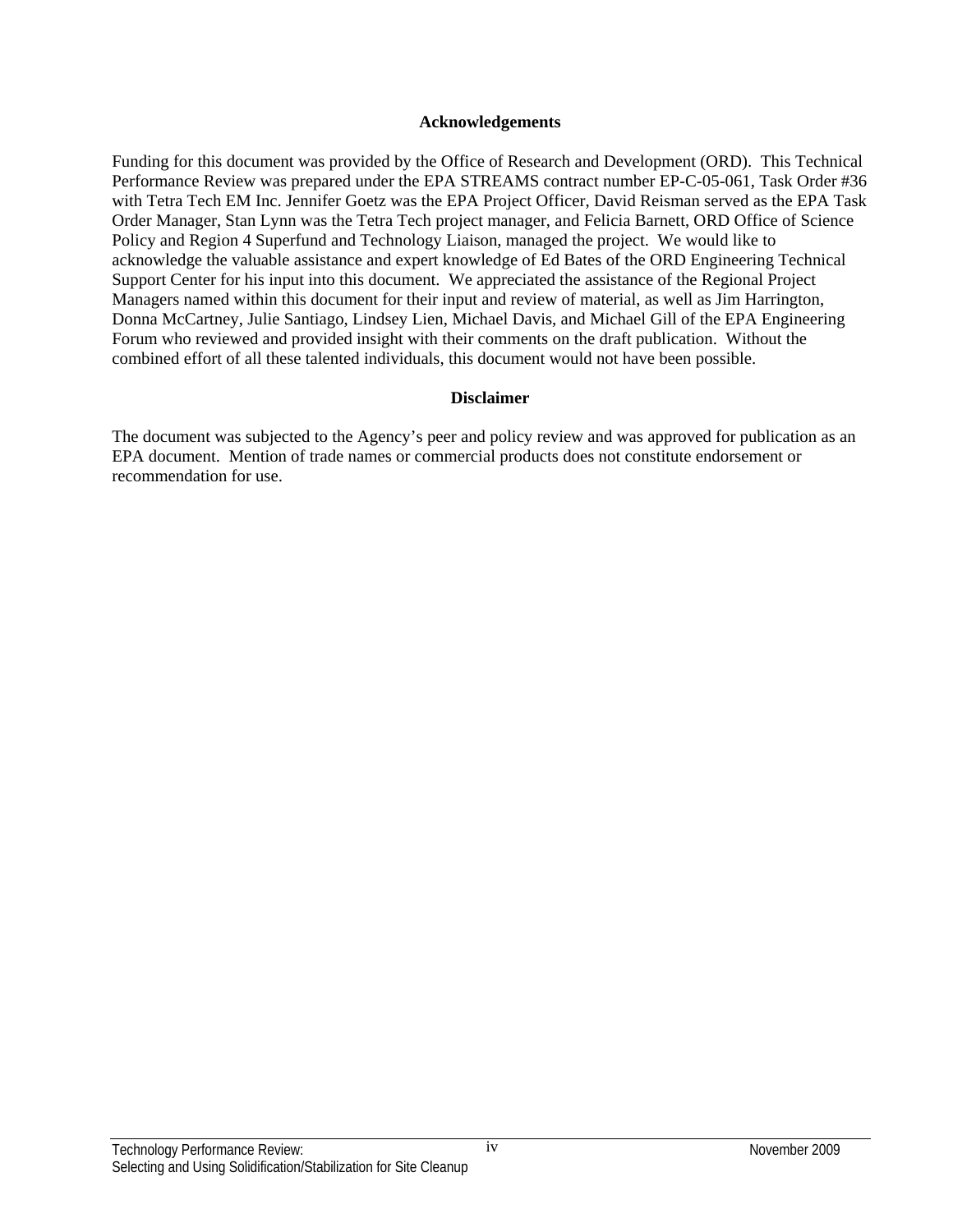# **Technology Performance Review: Selecting and Using Solidification / Stabilization Treatment for Site Remediation**

F. Barnett, S. Lynn, and D. Reisman

**Abstract**: Solidification/Stabilization (S/S) is a widely used treatment technology to prevent migration and exposure of contaminants from a contaminated media (i.e. soil, sludge and sediment). Solidification refers to a process that binds a contaminated media with a reagent changing its physical properties. Stabilization refers to the process that involves a chemical reaction that reduces the leachability of a waste.

S/S treatment and application is primarily used at hazardous waste sites. This Technology Performance Review (TPR) includes a discussion on several sites, and addresses important factors to consider in the selection of S/S treatment. Each S/S case study has a brief project description, regulatory status, S/S treatment process that includes binder materials used, and a summary of the performance data. Estimated treatment costs and maintenance activities are also included when available. Estimated costs must be adjusted for inflation and current material price increases.

This TPR is not an authoritative or original source of research on S/S treatment and is intended to provide a summary of the S/S process and its potential applicability across multiple sites and conditions. This document should not be used as the sole basis for determining this technology's applicability to a specific site.

Additional Key Words: solidification, stabilization, remediation, remedial technology, S/S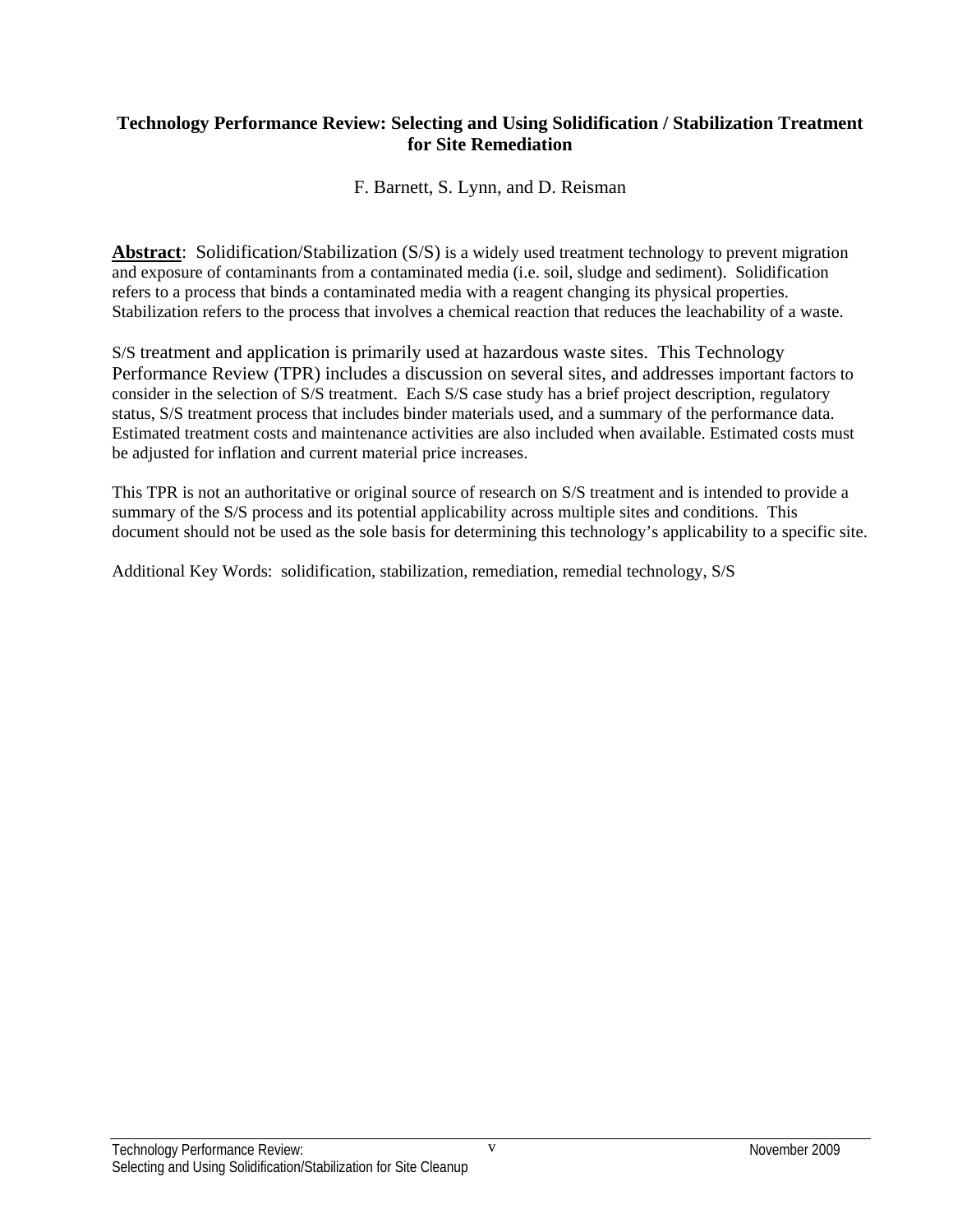# **ABBREVIATIONS AND ACRONYMS**

| <b>ASR</b>    | <b>Annual Status Report</b>                 | <b>ORD</b>  | Office of Research and Development        |
|---------------|---------------------------------------------|-------------|-------------------------------------------|
| <b>BTEX</b>   | Benzene, Toluene, Ethylbenzene,             | PCB(s)      | Polychlorinated Biphenyl                  |
|               | Xylenes                                     | PAH(s)      | Polycyclic Aromatic Hydrocarbon           |
| cm/s          | Centimeters per Second                      | PRP         | <b>Potential Responsible Party</b>        |
| cy            | Cubic Yard                                  | <b>PCP</b>  | Pentachlorophenol                         |
| <b>DNAPL</b>  | Dense Non-Aqueous Phase Liquid              | <b>PSI</b>  | Pounds per Square Inch                    |
| <b>ETSC</b>   | <b>Engineering Technical Support Center</b> | <b>ROD</b>  | Record of Decision (CERCLA)               |
|               |                                             | <b>RCRA</b> | <b>Resource Conservation and Recovery</b> |
| <b>EPRI</b>   | <b>Electric Power Research Institute</b>    |             | Act                                       |
| <b>ROD</b>    | <b>EPA Record of Decision</b>               | <b>RPMs</b> | <b>Remedial Project Managers</b>          |
| <b>LEEDTM</b> | Leadership in Energy and                    | S/S         | Solidification/Stabilization              |
|               | <b>Environmental Design</b>                 | <b>STL</b>  | Superfund and Technology Liaison          |
| <b>LNAPL</b>  | Light Non-Aqueous Phase Liquid              | <b>SPLP</b> | <b>Synthetic Precipitation Leaching</b>   |
| <b>MGP</b>    | <b>Manufactured Gas Plant</b>               |             | Procedure                                 |
| <b>MCL</b>    | <b>Maximum Contaminant Level</b>            | <b>TPR</b>  | <b>Technology Performance Review</b>      |
| $\mu$ g/L     | Micrograms per Liter                        | <b>TCLP</b> | <b>Toxicity Characteristic Leaching</b>   |
| mg/kg         | Milligrams per Kilogram                     |             | Procedure                                 |
| <b>NAPL</b>   | Non-Aqueous Phase Liquid                    | <b>TSP</b>  | <b>Trisodium Phosphate</b>                |
| <b>NRML</b>   | <b>National Risk Management Research</b>    | <b>UCS</b>  | <b>Unconfined Compressive Strength</b>    |
|               | Laboratory (U.S. EPA)                       | <b>EPA</b>  | <b>U.S. Environmental Protection</b>      |
| <b>NPL</b>    | <b>National Priorities List</b>             |             | Agency                                    |
|               |                                             | VOC(s)      | Volatile Organic Compound                 |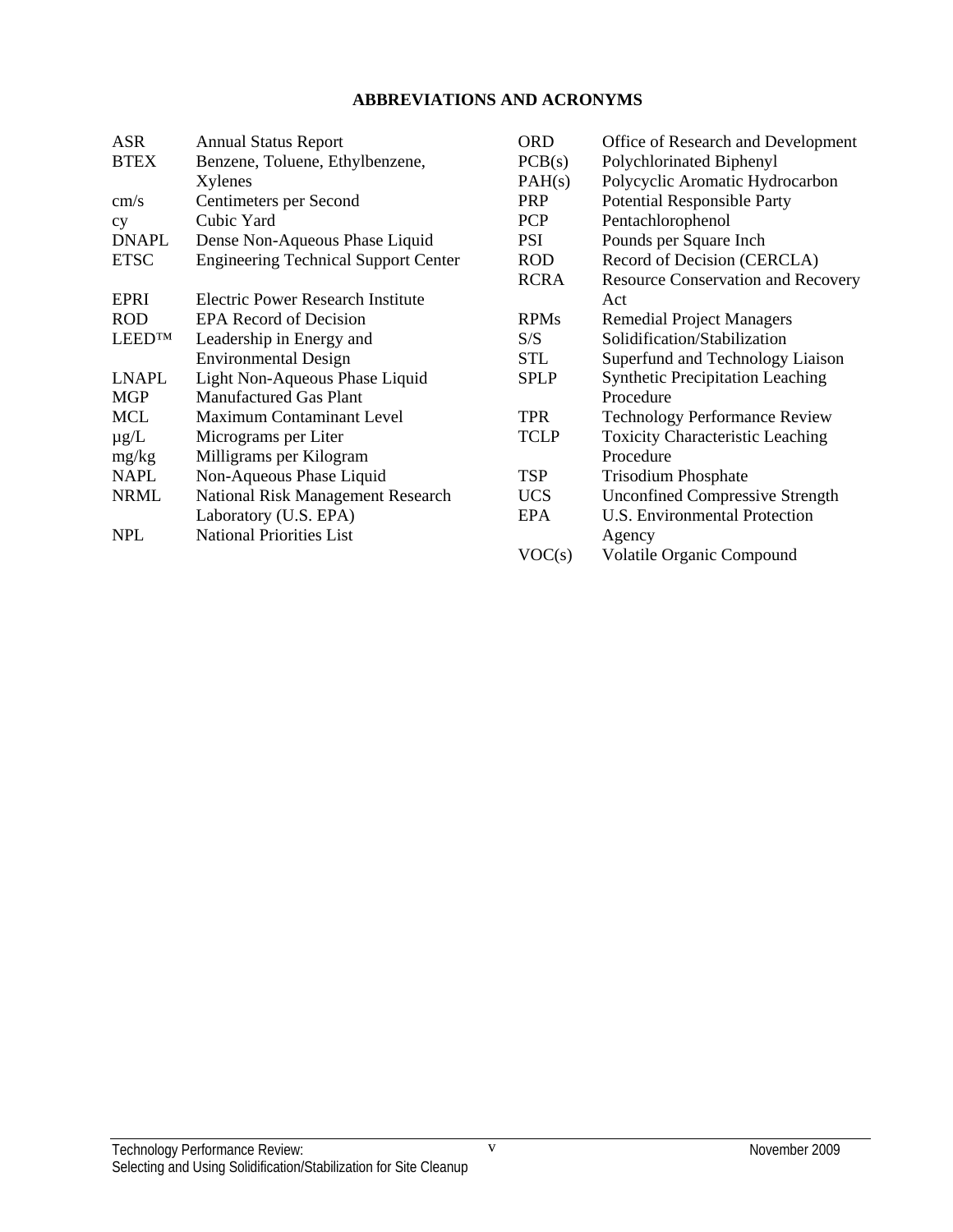#### **1.0 Introduction**

According the ASR, S/S was used in 217 Superfund projects from 1982 to 2005. This Technology Performance Review (TPR) focuses on solidification/stabilization (S/S) treatment and includes its application primarily at CERCLA (Superfund) sites, but also includes a brief discussion of Brownfields, RCRA and other federal facility sites. The scope of this document is to provide basic information about S/S treatment. Use of this technology must follow applicable federal, state and local regulations. The document discusses important factors to consider in the selection of S/S treatment, such as treatability studies and S/S specifications to evaluate performance, type of contaminants to be treated, cost considerations, and long-term permanence. The Treatment Technologies for Site Cleanup: Annual Status Report (ASR),  $12^{th}$  Edition, establishes that S/S is among the most frequently used established (where cost and performance is often available) treatment technologies for on- and off-site remedies.

Several S/S projects, from EPA and the states, were reviewed as part of this TPR, and most are used as either exhibits or case studies throughout this document. The site-specific case studies illustrate where this technology has been successfully applied and reliability versus where there are limitations. The TPR is intended to provide assistance to decision makers such as Remedial Project Managers (RPMs), remediation practitioners, researchers, and other interested parties in evaluating S/S as a treatment option for their sites.

Each S/S case study in this TPR has a brief project description, regulatory status, S/S treatment process that includes binder materials used, and a summary of the performance data. Estimated treatment costs and maintenance activities are also included when available.

This TPR is not an authoritative or original source of research on S/S treatment. It is intended to briefly describe the S/S process and its potential applicability across multiple sites and conditions. This document cannot be used as the sole basis for determining this technology's applicability to a specific site, because that decision is based on many factors and must be made on a case-by-case basis. Technology expertise must be applied and treatability studies conducted to support a final remedy decision.

# **2.0 Solidification/Stabilization**

S/S is a widely used treatment technology to prevent migration and exposure of contaminants from a contaminated media (i.e. soil, sludge and/or sediments). Solidification refers to a process that binds a contaminated media with a reagent changing its physical properties by increasing the compressive

strength, decreasing its permeability and encapsulating the contaminants to form a solid material. Stabilization refers to the process that involves a chemical reaction that reduces the leachability of a waste, so it chemically immobilizes the waste and reduces its solubility; becoming less harmful or less mobile. S/S treatment typically involves mixing a binding agent into the contaminated media or waste. These techniques are done either in-situ, by injecting the binder agent into the contaminated media or exsitu, by excavating the materials and machine mixing them with the agent.

Common types of binder materials used are organic binders that include asphalt, organophilic clay, or



**Figure 2-1. Binder Materials Used for Solidification/Stabilization Application**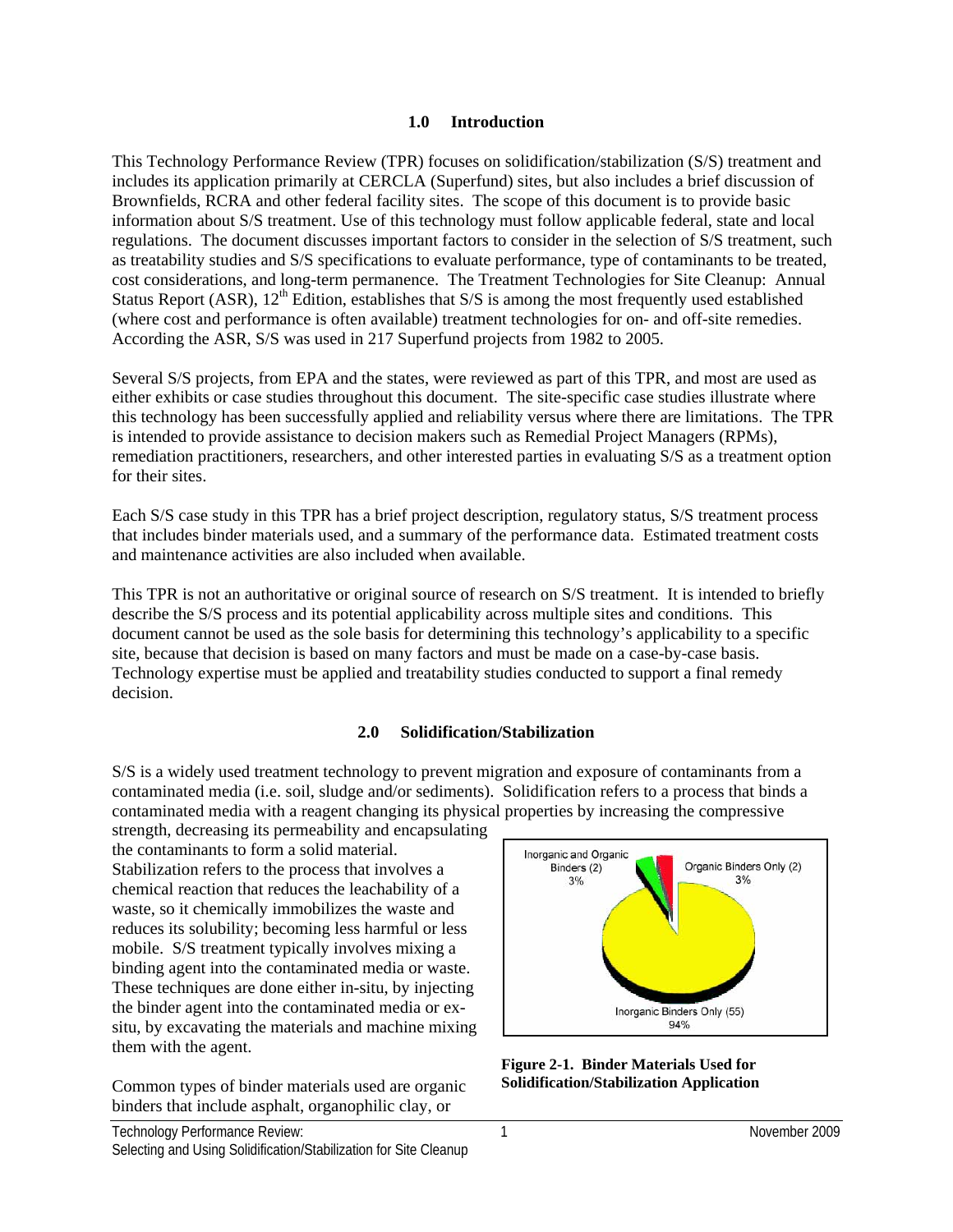activated carbon; and inorganic binders that may include cement, fly ash, lime, phosphate, soluble silicates, or sulfur. Figure 2-1 shows percentage of binder materials used based on input from EPA and State project managers on various S/S applications at Superfund sites in the past. The resulting product from the treatment process is a monolithic block of waste that is either excavated and disposed of in a landfill or re-used on site to support redevelopment.

Another S/S treatment process is vitrification (in-situ or ex-situ). The treatment process uses an electric current, direct-fired kiln, or other heat source to melt soil or other earthen materials at extremely high temperatures (1,600 - 2,000°C or 2,900 - 3,650°F). The treatment process is used to immobilize most inorganics and to destroy organic pollutants by pyrolysis. Inorganic pollutants are incorporated within the vitrified glass and crystalline mass. Water vapors and organic pyrolysis combustion products are captured by an off-gas treatment system for additional processing prior to discharge. Superfund Record of Decision (ROD) data collected from the EPA ASR 12th Edition shows that vitrification has only been selected three times in RODs and construction completed at only one Superfund site as of 2005. The energy requirements and, in cases where ex-situ is used, costs for transportation of materials have precluded use of vitrification as a viable treatment option. Therefore, this document focuses on binder material uses in S/S treatment only.

# **3.0 Types of Sites and Contaminants Treated By Solidification/Stabilization**

 disposal. Physical tests of solidified material are also used as indicators of the longevity of the There is potential to use S/S under a wide variety of site conditions. Some types of sites at which S/S has been applied or evaluated include: manufacturing gas plants (MGP), wood preserving sites, industrial and municipal landfills, military bases, ammunition plants, waste oil recycling facilities, plating facilities, oil refineries, and battery disposal facilities. Physical and chemical tests must be completed on contaminated material from these sites prior to implementation of S/S treatment. Leaching and extraction tests assist in determining the amount of hazardous contaminants that can leach from the treated waste under a worstcase scenario. Physical tests such as compressive strength can be used to determine absence of free liquids in treated material and also construction properties if treated material is intended for reuse or land solidification including resistance to freeze/thaw. These tests are described in more detail in Section 4.0.

metals on 180 projects from 1982 to 2005. S/S has been tested and evaluated for its effectiveness in containing and treating a wide array of contaminants, such as metals including lead, arsenic and chromium, and organic contaminants, such as creosote and petroleum products found at sites. For metals, S/S is most often selected for treatment of these contaminants because metals form insoluble compounds when combined with appropriate additives, such as Portland cement. According to the EPA ASR 12<sup>th</sup> Edition, S/S treatment was selected for source treatment of

In applying S/S for treating organic contaminants, the use of certain materials such as organophilic clay and activated carbon, either as a pretreatment or as additives in cement, can improve contaminant immobilization in the solidified/stabilized wastes. Some organic contaminants have a detrimental effect on the properties of cementitious materials and may not be immobilized by S/S treatment. These organic contaminants should be remediated by some other treatment process, such as thermal or biological processes, prior to performing S/S. Table 3-1 lists S/S treatment effectiveness in treating general contaminant groups.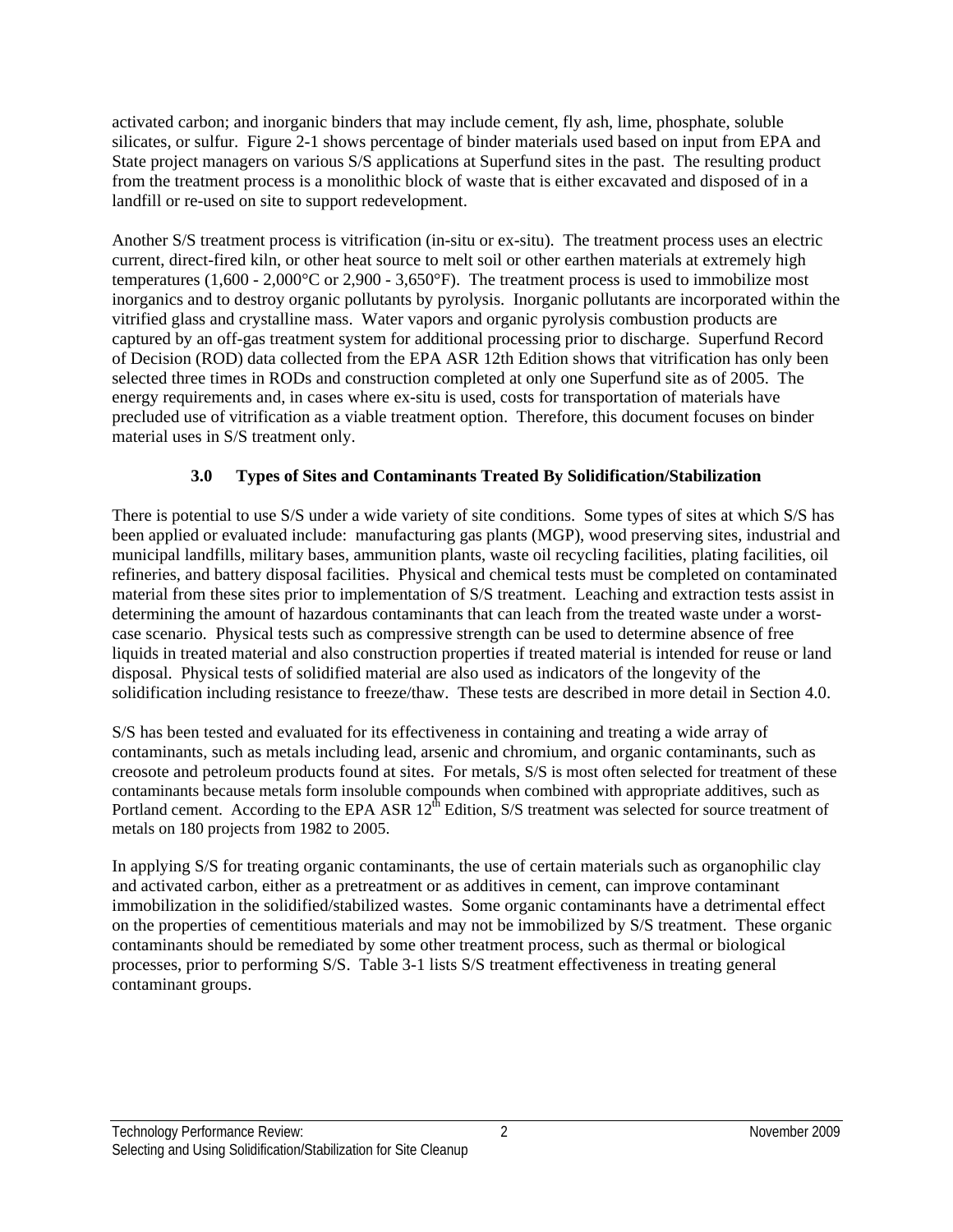| Table 3-1. Effectiveness of Solidification/Stabilization on General Contaminant |  |
|---------------------------------------------------------------------------------|--|
| <b>Groups for Soil and Sludges</b>                                              |  |

| <b>Contaminant Group</b>               | <b>Effectiveness</b> |
|----------------------------------------|----------------------|
| <i><b>Organic</b></i>                  |                      |
| <b>Halogenated Volatiles</b>           |                      |
| Non-halogenated Volatiles              |                      |
| <b>Halogenated Semivolatiles</b>       |                      |
| Non-halogenated Semivolatiles and Non- |                      |
| volatiles                              |                      |
| Polychlorinated Biphenyls              |                      |
| Pesticides                             |                      |
| Dioxins/Furans                         |                      |
| <i>Inorganic</i>                       |                      |
| Non-volatile Metals                    |                      |
| Radioactive Materials                  |                      |

 $\blacksquare$  = Demonstrated Effectiveness  $\blacksquare$  = No Expected Effectiveness  $\blacksquare$  = Potential Effectiveness

#### **Superfund S/S Application**

S/S is frequently selected as a source control treatment option at EPA Superfund remediation sites. Based on Superfund RODs from FY 1982 through FY 2005, 23 percent of selected source control remedies for these sites included the use of S/S (see Figure 3-1). For S/S, 18 percent of these source control projects

were ex-situ treatment with only 5 percent being in-situ treatment. EPA has also identified S/S treatment as Best Demonstrated Available Treatment Technology for at least 50 commonly produced Resource Conservation and Recovery Act (RCRA) hazardous wastes.

Exhibit 3-1 provides an example of a successful S/S remedy at the Peak Oil Superfund Site in Tampa, Florida.



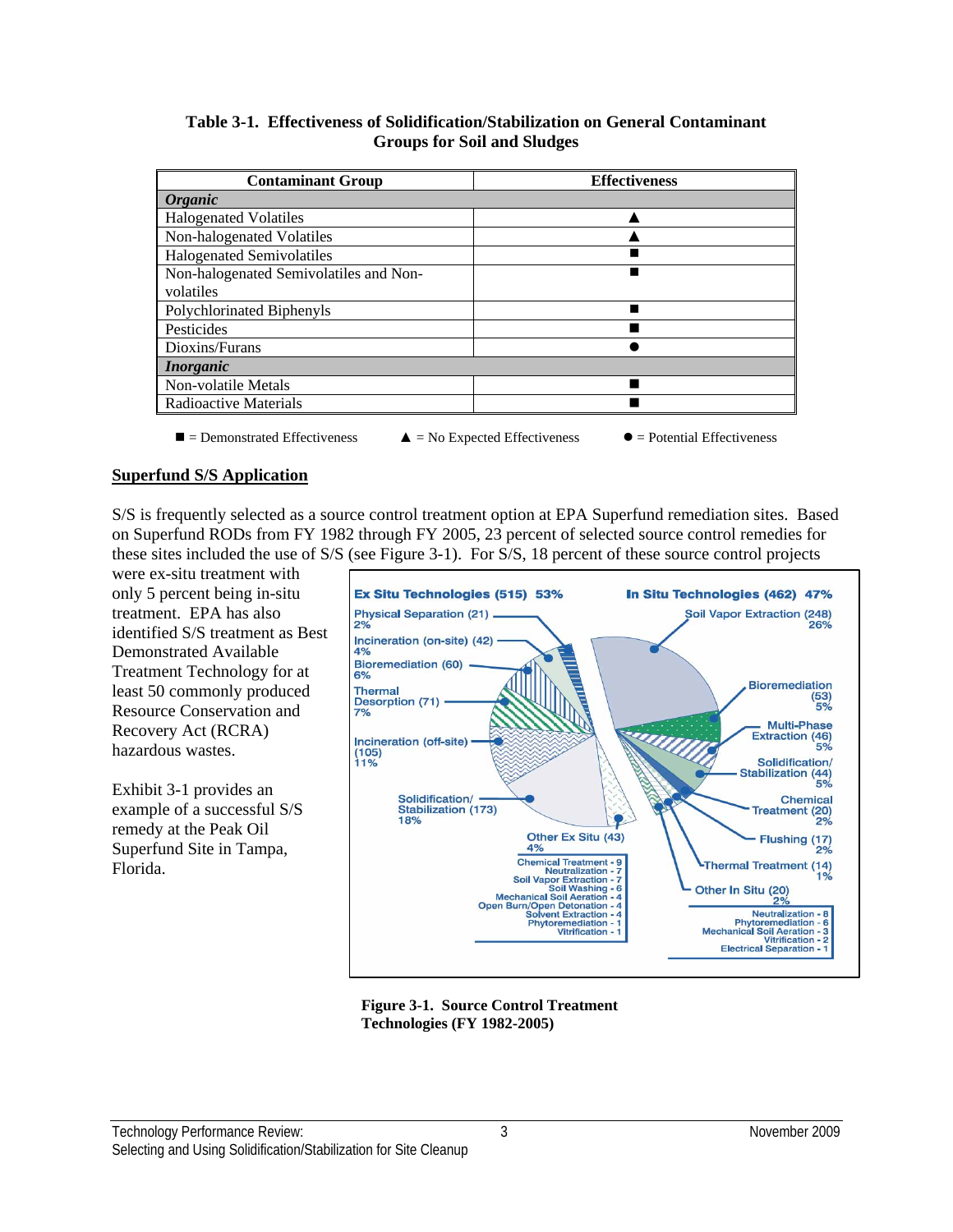#### **Exhibit 3-1. Peak Oil Superfund Site in Tampa, Florida**



 **Figure 3-2. Ex-Situ Soil Mixing at the Peak Oil Site** 

The Peak Oil Superfund site a former waste oil recycling plant site, covered 15.5 acres and soil was contaminated with waste oil products, including polychlorinated biphenyls (PCBs), lead, and bis (2-ethylhexyl) phthalate. As a result of a previous remediation attempt (infrared heat treatment), a stockpile of contaminated ash mixed with soil was also present. The underlying lithology was made up of variable drift and included sand, silt, clay, and peat. This area also had a shallow water table with a low hydraulic gradient to the west.

The treatment method at the site involved excavation of contaminated soil and backfilling the void to a height of 8 to 12 inches above the water table with clean soil. The excavated oilcontaminated soil and ash were blended together and treated with trisodium phosphate (TSP) granules to further immobilize the lead. The material was then screened and fed through a pugmill where it was mixed with the cement binder agent (see Figure 3-2). An estimated 19,300 cy of material was treated.

#### **Brownfields Solidification/Stabilization Application**

 the country. The treated material can often be reused on site as part of the redevelopment efforts since One of the more optimal applications of S/S remediation is as a containment technology for remediation of contaminated industrial properties. S/S has been implemented at a number of Brownfields sites across S/S treatment can improve the physical characteristics of the material.

Exhibit 3-2 provides an example of a successful Brownfields project that used S/S treatment to remediate contamination at a former MGP site. This project earned the regional Phoenix Award at the EPAsponsored Brownfields 2006 Conference and also received certification under the U.S. Green Building Council's Leadership in Energy and Environmental Design (LEED<sup>™</sup>) program.

# **Exhibit 3-2. Kendall Square Redevelopment Project in Cambridge, Massachusetts**

Kendall Square is a former MGP site that covered 10-acres in East Cambridge, Massachusetts. Byproducts from the MGP operations led to soil impacted with coal tar and petroleum residues. As a temporary cleanup remedy, a previous owner of the property capped the subsurface contamination with a parking lot, which remained in place for about 30 years. Revitalization of the area surrounding the property made it attractive for redevelopment. The results of an environmental investigation found 4 acres of soil impacted with polycyclic aromatic hydrocarbons (PAHs) and volatile organic compounds (VOCs), from 0 to 20 feet below grade; and a 3-acre non-aqueous phase liquid (NAPL) plume that consisted of: dense non-aqueous phase liquid (DNAPL) present at the groundwater/clay interface about 20 feet below grade and light non-aqueous phase liquid (LNAPL) on the groundwater surface about 10 feet below grade.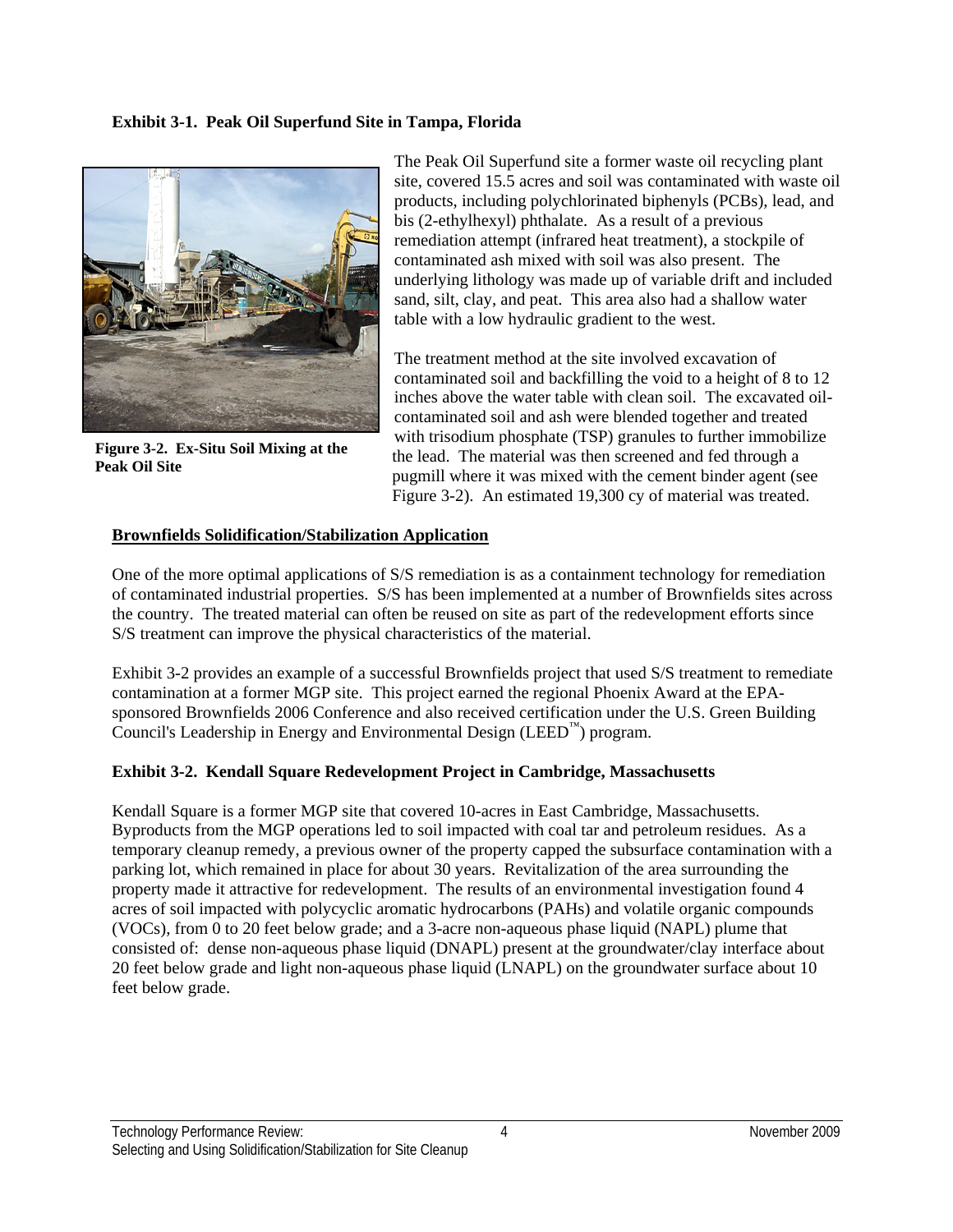

**Figure 3-3. In-Situ Treatment Using Shallow Soil Mixing Method at Former MGP Site** 

Excavation and disposal was chosen as the remediation strategy for the parcels of the property outside the NAPL plume. In-situ S/S was selected to treat the NAPL plume and contaminated soil. A mixture of Portland cement, bentonite and water was mixed and injected into the impacted soil, immobilizing free-phase NAPL in the subsurface. In-situ soil mixing was accomplished using a 10-foot, crane-mounted auger system. The mixed soil columns were overlapped by 35 percent, ensuring that all impacted soil was treated (see Figure 3-3). S/S treatment resulted in immobilization of contaminants of concern within a 20-foot thick monolithic, solidified mass with a volume over 100,000 cy.

#### **Other Examples of Solidification/Stabilization Applications**

S/S remediation projects have also been conducted by federal agencies, such as the U.S. Department of Defense and U.S. Department of Energy, to manage munitions constituents from unexploded ordnanceand radioactive-impacted sites. For example, S/S was used at the former Fernald Uranium Processing Facility in Cincinnati, Ohio to treat low-level production waste that was stored in two silos on site. About 8,900 cubic yards of material containing radium and thorium radionuclides was removed from the two silos, treated with S/S, and shipped off-site for disposal. S/S treatment involved a cement-rich mix design consisting of 20 percent waste and 80 percent of cement and other supplemental cementitious materials to not only produce a monolithic block of waste but also to shield from radioactivity.

Table 3-2 lists types of sites that S/S has been employed with some level of success in remediating the sites. The table provides only a sample of sites and contaminants.

#### **4.0 Solidification/Stabilization Treatment Evaluation**

Specifications for S/S projects generally fall into the physical or chemical categories. Typical S/S specifications are provided in Table 4-1. The commonly specified physical tests in project performance standards include hydraulic conductivity and unconfined compressive strength (UCS).

The most commonly specified chemical test is the Toxicity Characteristic Leaching Procedure (TCLP). The TCLP is applied because it is linked to regulations in the EPA RCRA program. However, there has been discussion about the appropriateness of applying TCLP to S/S treated waste when this treated waste is managed other than in a municipal landfill. The TCLP procedure relies on extracting sample waste with a diluted organic acid, simulating conditions of mixed waste (including organic waste) disposal, such as in a municipal landfill. Many S/S-treated wastes are disposed in monofills or treated in situ and left in place. The TCLP procedure may not be the appropriate simulation of these disposal scenarios. To address this, the Synthetic Precipitation Leaching Procedure (SPLP) may be applied in place of the TCLP. The SPLP is designed to simulate waste exposure to acid rain. Decision makers should consider the final disposal environment of treated waste to determine the appropriate test.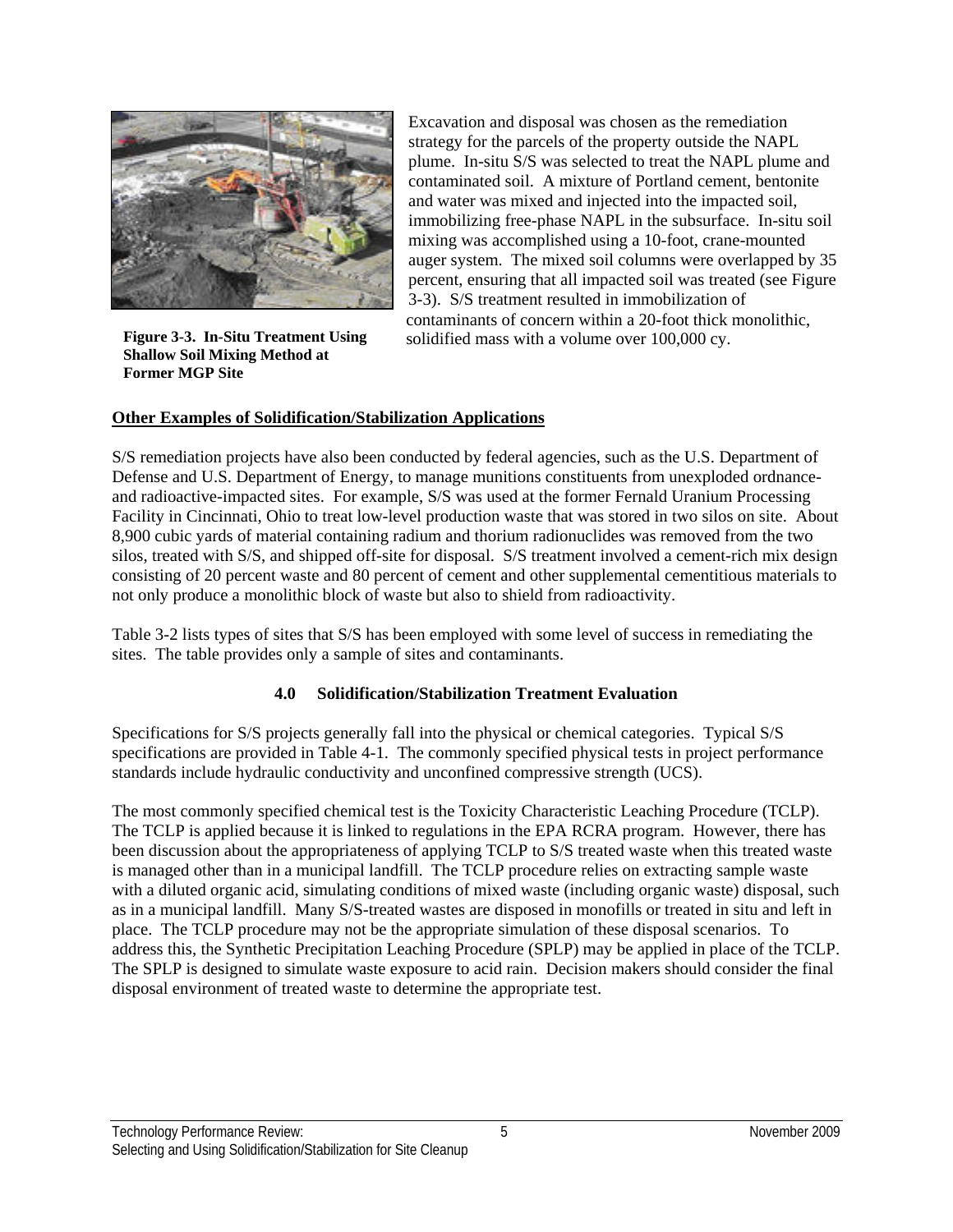|                                                                                                                                             |                                                                                                                                                                             |                                 |                                                                                                                                        | <b>S/S Binding</b><br>Agent(s) and                                  |                                                                                   |                                                                                                                                                        |
|---------------------------------------------------------------------------------------------------------------------------------------------|-----------------------------------------------------------------------------------------------------------------------------------------------------------------------------|---------------------------------|----------------------------------------------------------------------------------------------------------------------------------------|---------------------------------------------------------------------|-----------------------------------------------------------------------------------|--------------------------------------------------------------------------------------------------------------------------------------------------------|
| Contaminant(s)                                                                                                                              | <b>Purpose</b>                                                                                                                                                              | <b>Media</b>                    | <b>Mechanism</b>                                                                                                                       | Formula                                                             | <b>Site/Name/Location</b>                                                         | <b>Point of Contact</b>                                                                                                                                |
| PCBs, lead and arsenic                                                                                                                      | Stabilize contaminated<br>soil in monolith per<br>remedy in the EPA ROD                                                                                                     | $144,00$ cy of soil             | Ex- situ treatment<br>and capping the<br>processed monolith                                                                            | Cement and fly ash                                                  | Pepper Steel and Alloys,<br>Inc. Superfund<br>site/Medley, FL                     | Jan Rogers, U.S EPA<br>$(561)$ 616-8868<br>rogers.jan@epa.gov                                                                                          |
| Arsenic, PAHs, and<br>dioxin                                                                                                                | To meet industrial risk-<br>based, soil remedial goals<br>specified in the ROD                                                                                              | 45,000 cy of soil               | Ex- situ treatment<br>then backfilled,<br>compacted, and<br>capped on site                                                             | 5% Cement, 1.3%<br>powdered carbon,<br>and 4.5% fly ash             | American Creosote<br>Works Superfund<br>site/Jackson, TN                          | Femi Akindele, U.S. EPA<br>$(404)$ 562-8809<br>akindele.femi@epa.gov                                                                                   |
| <b>PCBs</b>                                                                                                                                 | Pilot-scale study to<br>evaluate suitability of<br>treating contaminated<br>sediment and reusing<br>treated material for<br>construction purposes                           | 10,000 cy of<br>sediment        | Ex-situ treatment<br>after harbor sediment<br>was dredged and<br>dewatered                                                             | 13% Cement                                                          | New Bedford Harbor<br>Superfund site/New<br>Bedford, ME                           | Dave Dickerson, U.S.<br>EPA (617) 918-1329<br>dickerson.dave@epa.gov<br>Erik Matthews, USACE<br>$(978)$ 318-8365<br>erik.w.matthews@usace.a<br>rmy.mil |
| Lead, PAHs, and PCBs<br>To achieve remedial<br>goals and<br>chemical/physical<br>performance standards<br>specified in the ROD<br>amendment | To achieve remedial goals<br>and chemical/physical<br>performance standards<br>specified in the ROD<br>amendment                                                            | 40,000 cy of soil<br>and sludge | In-situ treatment with<br>crane auger and soil<br>capped                                                                               | Agricultural<br>limestone<br>(pretreatment),<br>cement, and fly ash | South 8 <sup>th</sup> Street Landfill<br>Superfund site/West<br>Memphis AR        | Vincent Malott, U.S. EPA<br>$(214)$ 665-8313<br>malott.vincent@epa.gov                                                                                 |
| PAHs and DNAPL                                                                                                                              | To create a more cohesive<br>layer less susceptible to<br>erosion and eliminate<br>contaminant exposure to<br>benthic community in<br>river sediment as<br>specified in ROD | 2,450 cy of<br>sediment         | In-situ treatment<br>using marsh<br>excavator to mix<br>upper 2 feet of<br>sediment with<br>cement-based grout                         | Cement and<br>proprietary additives                                 | Koppers Co. Ashley River<br>Superfund<br>site/Charleston, South<br>Carolina       | Craig Zeller, U.S. EPA<br>$(404)$ 562-8827<br>zeller.craig@epa.gov                                                                                     |
| Arsenic and creosote                                                                                                                        | To meet cleanup standard<br>for reuse of material as<br>sub base and base course<br>for pavement constructed<br>on site                                                     | Soil                            | 24,000 cy treated by<br>in-situ mixing of<br>deep soil with in-situ<br>blender/27,000 cy<br>treated ex-situ using<br>pugmill equipment | 8% Cement                                                           | Former Wood Treating<br>Facility - Brownfields<br>site/Port Newark, New<br>Jersey | Eric Stern, U.S. EPA<br>$(212)$ 637-3806<br>stern.eric@epa.gov                                                                                         |

# **Table 3-2. Selected Solidification/Stabilization Projects**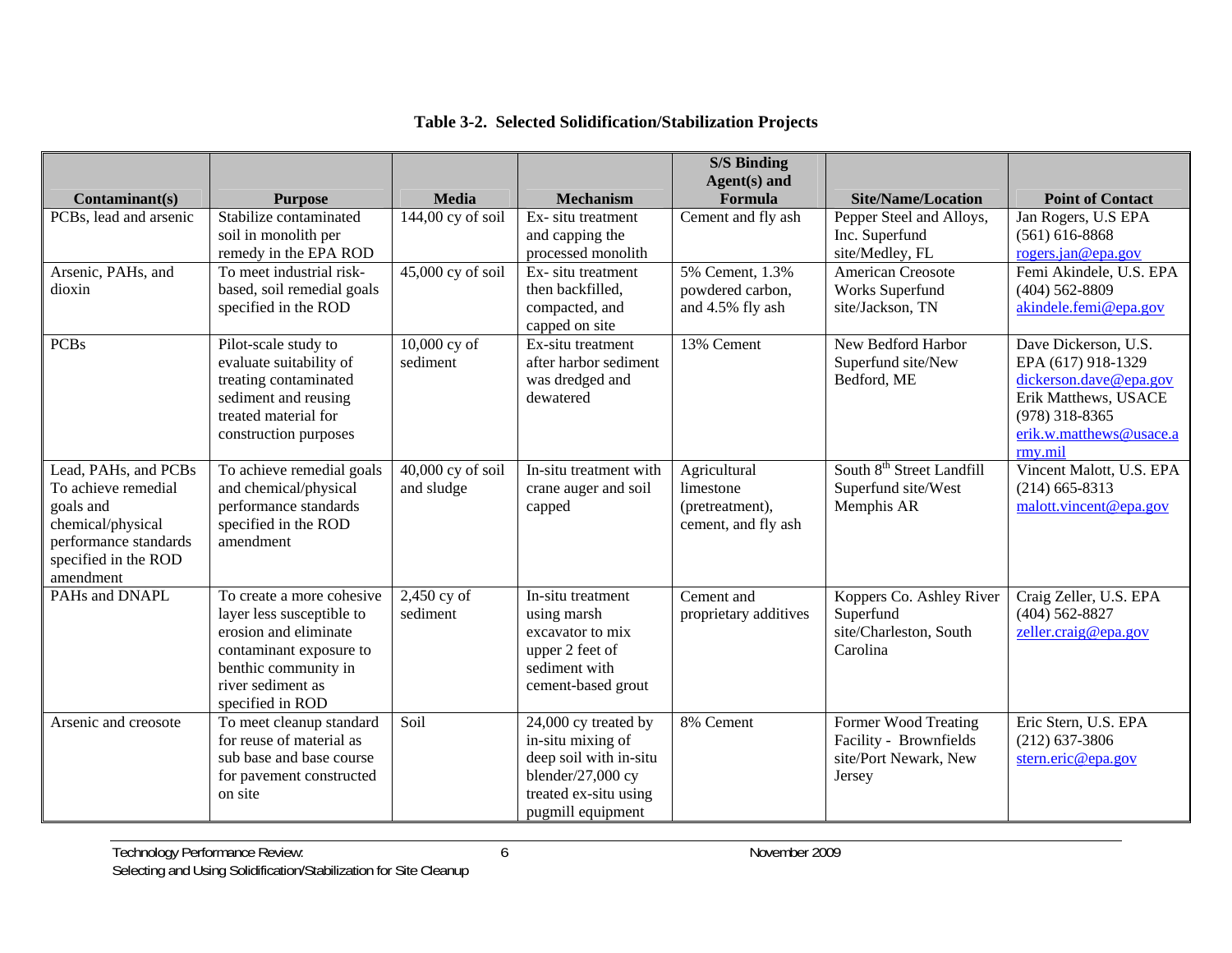There are other chemical tests used to assess the leachability of S/S treated waste including the semidynamic leaching test, American Nuclear Society (ANS) 16.1, originally developed for nuclear waste but has also been adopted for S/S treated waste.

| <b>Parameter</b>                                                                                                       | <b>Units</b>    | Average Value <sup>(1)</sup> | <b>Test Method</b>     |  |  |  |
|------------------------------------------------------------------------------------------------------------------------|-----------------|------------------------------|------------------------|--|--|--|
| Unconfined Compressive Strength                                                                                        | Pounds per      | >50                          | ASTM D <sub>1633</sub> |  |  |  |
|                                                                                                                        | Square Inch     |                              |                        |  |  |  |
| Hydraulic Conductivity                                                                                                 | Centimeters per | $< 1x10^{-6}$                | ASTM D5084             |  |  |  |
|                                                                                                                        | Second          |                              |                        |  |  |  |
| Leaching Tests                                                                                                         | Milligrams per  | Site Specific                | TCLP and               |  |  |  |
|                                                                                                                        | Liter           |                              | <b>SPLP</b>            |  |  |  |
| - Usually stated as "the average value of all treated must equal" (usually a 20% allowance is permitted for individual |                 |                              |                        |  |  |  |
| samples.                                                                                                               |                 |                              |                        |  |  |  |
| TCLP - Toxicity Characteristic Leashing Procedure                                                                      |                 |                              |                        |  |  |  |
| SPLP - Synthetic Precipitation Leashing Procedure                                                                      |                 |                              |                        |  |  |  |

**Table 4-1. Typical Solidification/Stabilization Specifications** 

The ratio of reagents to unstabilized material to achieve target goals is typically determined by benchscale treatability studies. While some information regarding implementability is also generated from bench-scale treatability studies, field treatability studies are completed to develop more information relative to the implementability and cost of a S/S technology.

An important component of the S/S procedure is mixing of the unstabilized material and reagents. Reagents can either be added in a dry state, with water subsequently added as necessary, or in a slurried state. The method that is selected may be inherent to a specific treatment method (e.g., in-situ drilling or ex-situ slurry mixing) and can be optimized during the bench-scale phase. In any method, mixing to achieve a homogenous condition is preferred.

A general logic diagram for treatability testing is provided on Figure 4-1. A tiered approach to treatability is often advantageous to evaluate the predetermined target goals. Tier I screening criterion are usually related to physical performance goals, such as permeability or compressive strength. The chemical concentrations in leachates are also considered. Usually the reagent dosages include multiple formulations such that the unstabilized material is under- and over-treated. Tier II, where all target goals are analyzed, further evaluates and refines reagent dosages using larger quantities of the unstabilized materials. Subsequent iterative tiers can then be performed to further evaluate or optimize a selected Tier II reagent mix that meets the treatability study goals.

Subsequent to bench-scale testing, a pilot-scale test may be performed to confirm the bench-scale results and to refine or revise the process as needed. The pilot-scale testing commonly includes the proposed full-scale equipment, or equipment that most closely simulates that proposed process.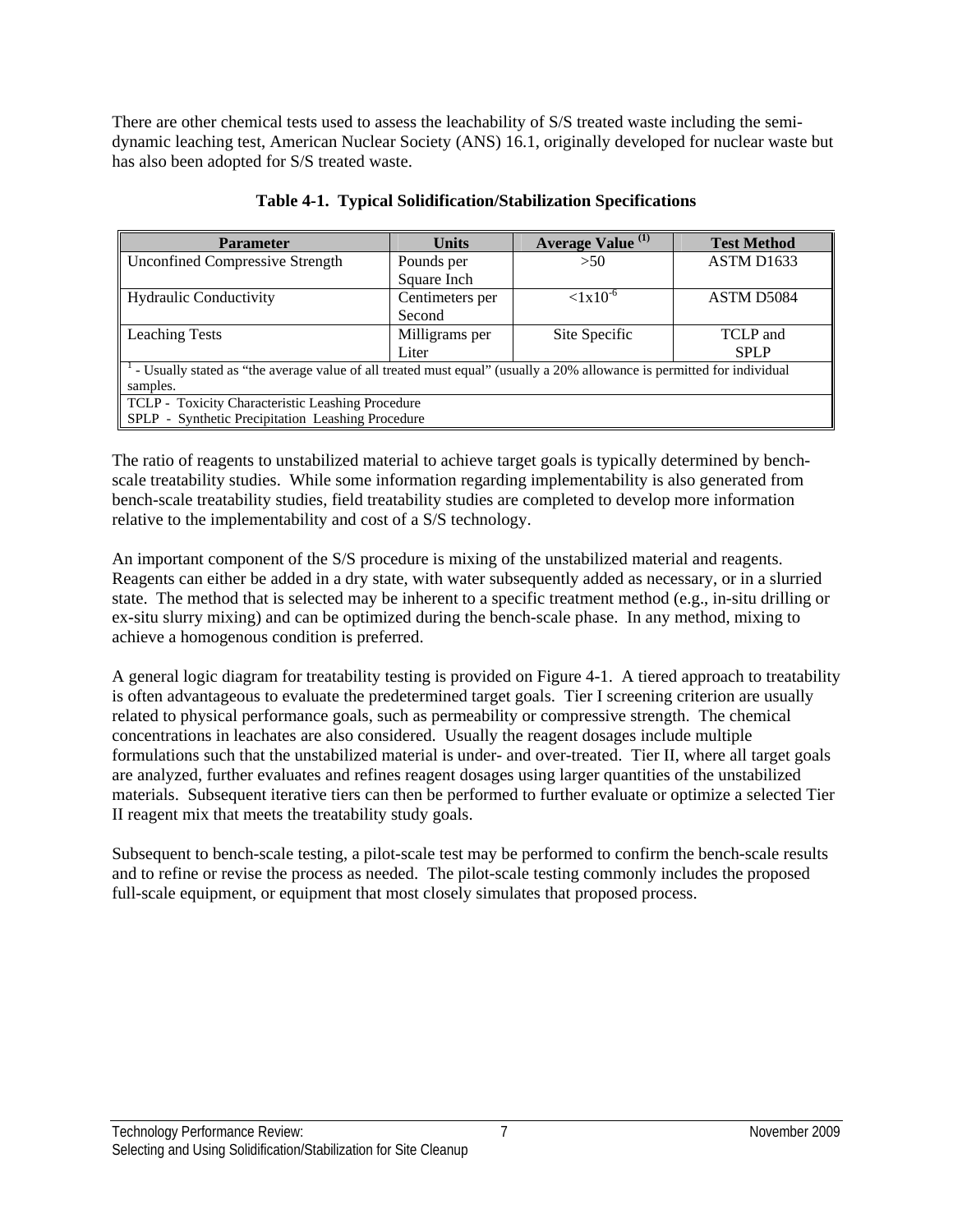

**Figure 4-1. Conceptual Model Treatability Study**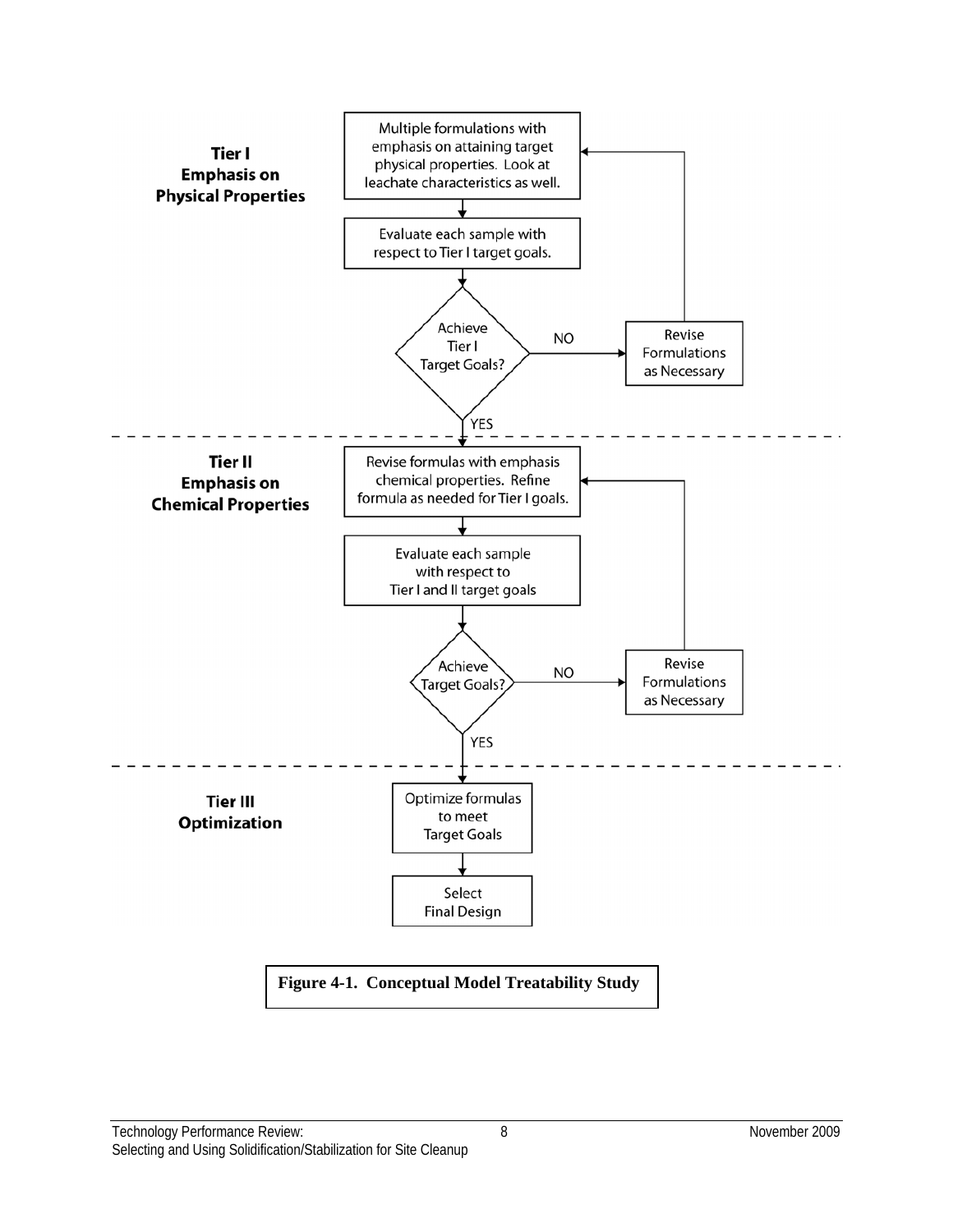The sampling approach is also critical to the treatability study to insure representative soil samples of less impacted to highly contaminated areas are collected from the site. This step is necessary so the selected reagent formula will work across the entire S/S treatment area. The soil samples collected for testing:

- Should represent worst case for full-scale treatment
- Should be field screened using soil gas, photoionization detector, metals screening (x-ray fluorescence), and/or PCB/PCP test kits to confirm contaminants present at sample locations
- Should be verified through homogenization by analyses of a minimum of 3 sets of grab samples
- Should be used to research/develop initial formulations

Exhibit 4-1 provides an example of a full-scale cleanup where performance standards were achieved for the South 8<sup>th</sup> Street Landfill Superfund site in Memphis, Arkansas. A treatability study was completed to develop optimal S/S treatment formula prior to full-scale remediation of the site.

# **Exhibit 4-1. South 8th Street Landfill Superfund Site in West Memphis, Arkansas**

The South 8th Street Landfill was a 16.3 acre site located on the floodplain between the Mississippi River and the St. Francis Levee in West Memphis, Arkansas. The site was first used for waste disposal sometime after 1957. Between 1970 and 1980, a 2.6 acre pit at the site was used for disposal of waste oil sludge from a re-refining process. Between 1981 and 1988, EPA conducted investigations and found the site contaminated with PAHs, PCBs, benzene, toluene, ethyl benzene, and xylene (BTEX), pesticides, and



 **Pit Wastes Figure 4-2. In-Situ Treatment of Sludge** 

metals. The principal threat was the waste pit, primarily due to the low pH of the wastes which were corrosive and could have caused severe burns.

The ROD specified ex-situ S/S treatment of the waste. Subsequent treatability testing by the PRP group demonstrated that the waste could be treated in-situ and was successful in meeting the following performance standards:

- $UCS > 50$  pounds per square inch (psi)
- Hydraulic conductivity less  $1x10^{-6}$  centimeters per second (cm/s)
- Leaching of lead < 15 micrograms per liter  $(\mu g/L)$  as determined by SPLP

Augers were used to mix the reagent and sludge (see Figure 4-2). Approximately 40,000 cy of sludge were treated. The treatment formula was as follows:

- 64.5 percent sludge
- 16.1 percent limestone for pretreatment
- 12.9 percent Portland cement
- 6.5 percent fly ash

Average cost was about \$106 per cy.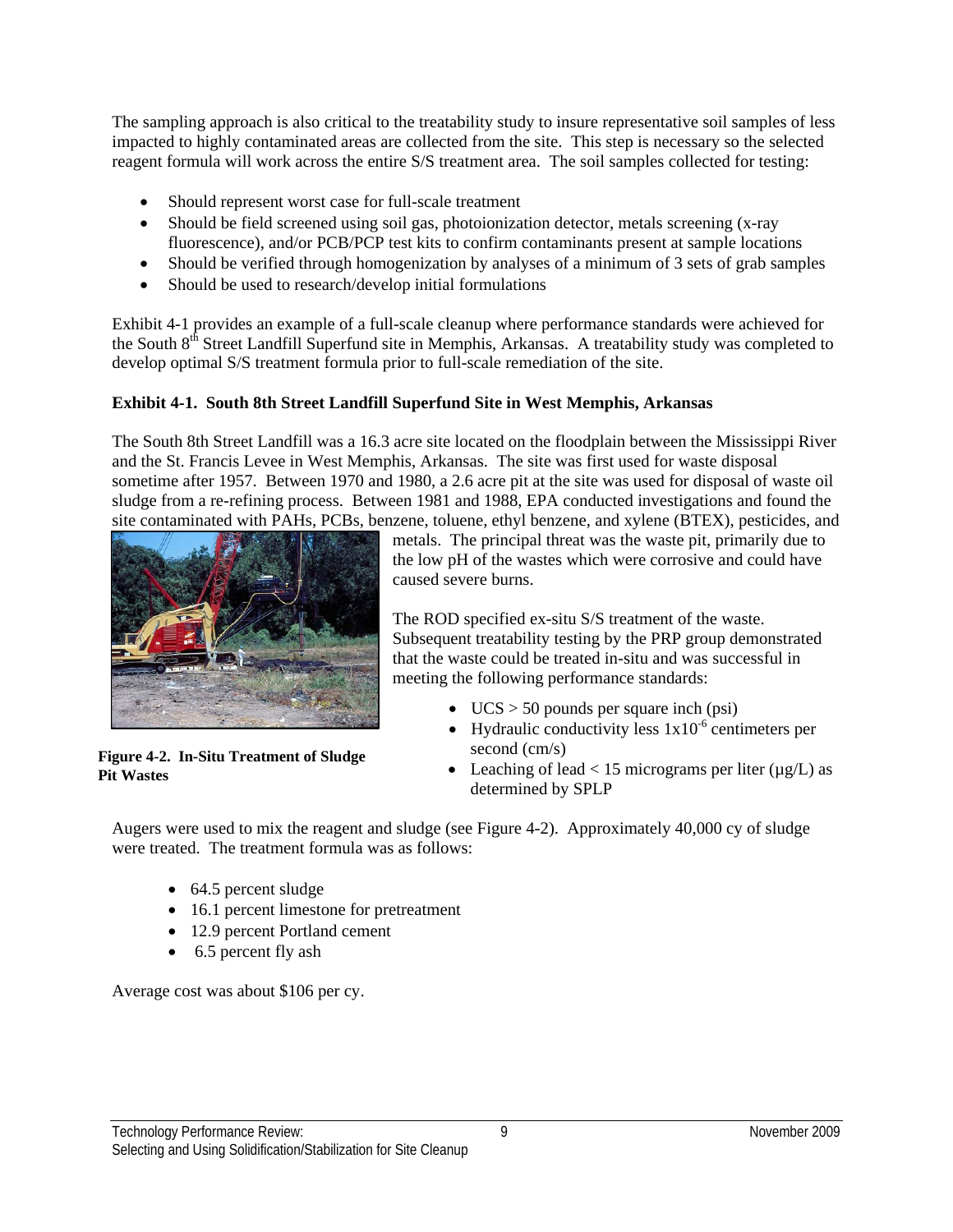#### **5.0 Cost of Solidification/Stabilization**

Costs presented in this section are based on data collected from 1982 to 2005 at National Priorities List (NPL) sites and some of these sites are presented as case studies in this document. S/S costs vary according to site, contaminants, and ex-situ or in-situ treatment. Ex-situ S/S is used to treat excavated soil, so the operation and maintenance duration depends on the processing rate of the treatment unit and the volume of soil to be treated. Processing typically would be done on site in a mobile unit. Average costs for small-scale, ex-situ treatment (approximately 1,000 cy) range from \$125 to \$185 per cy. Largescale treatment (approximately 50,000 cy) generally cost in the range of \$70 to \$145 per cy. Table 5-1 provides an example of major bid cost components vs. actual costs for S/S ex-situ treatment of soil at the American Creosote Works Superfund site in Jackson, Tennessee.

Major cost drivers for ex-situ treatment include the following:

- Moisture content
- Contaminant types
- System size

These 3 factors are important in determining costs for S/S treatment. Higher percent moisture content will increase amount of reagent required for treatment. Contaminant concentration and type determine the amount and type of reagents added to the waste to attain the required treatment standards. Excessive addition of reagents can increase volume resulting in higher treatment and disposal costs. Selecting the correct size mobile s/s system to adequately handle throughput of waste volume is also an important cost consideration.

#### **Table 5-1. Major Bid Cost Components vs. Actual Costs for Solidification/Stabilization Treatment at American Creosote Works in Jackson, TN**

| <b>Item</b>                         | <b>Cost Per Unit</b> | <b>Total Cost (\$)</b> |
|-------------------------------------|----------------------|------------------------|
| <b>Mobilization and Reports</b>     |                      | 142,000                |
| Demolition/Debris                   |                      | 34,000                 |
| NAPL recovery                       | System               | 124,000                |
| Cutoff wall                         | \$9 linear foot      | 20,000                 |
| <b>Drainage Trenches</b>            | \$14.90 cy           | 75,000                 |
| Excavate, Treat and Replace Soil    | \$44.25 cy           | 1,996,000              |
| <b>Water Treatment</b>              | \$0.68 gallon        | 20,000                 |
| Creosote Disposal                   | $$3.05$ gallon       | 47,000                 |
| CAP (GCL plus 2 ft. soil)           | \$50,460 acre        | 363,000                |
| Site Restoration and Demobilization |                      | 55,000                 |
| Other                               | --                   | 10,000                 |
| <b>Total Bid</b>                    | --                   | 2,886,000              |
| <b>Actual Total Paid</b>            | 46.700 cv            | 3,200,000              |

In-situ treatment typically uses augers or injector head systems to mix reagents with soil to immobilize contaminants. Reagents are applied through nozzles at the bottom of the augers as they turn, mixing and drilling into the soil. Grout injection involves forcing reagent into the soil porosity using high-pressure grout injection pipes forced into the soil. Average costs for auger treatments range from \$40 to \$60 per cy for shallow applications and \$150 to \$250 per cy for deeper applications.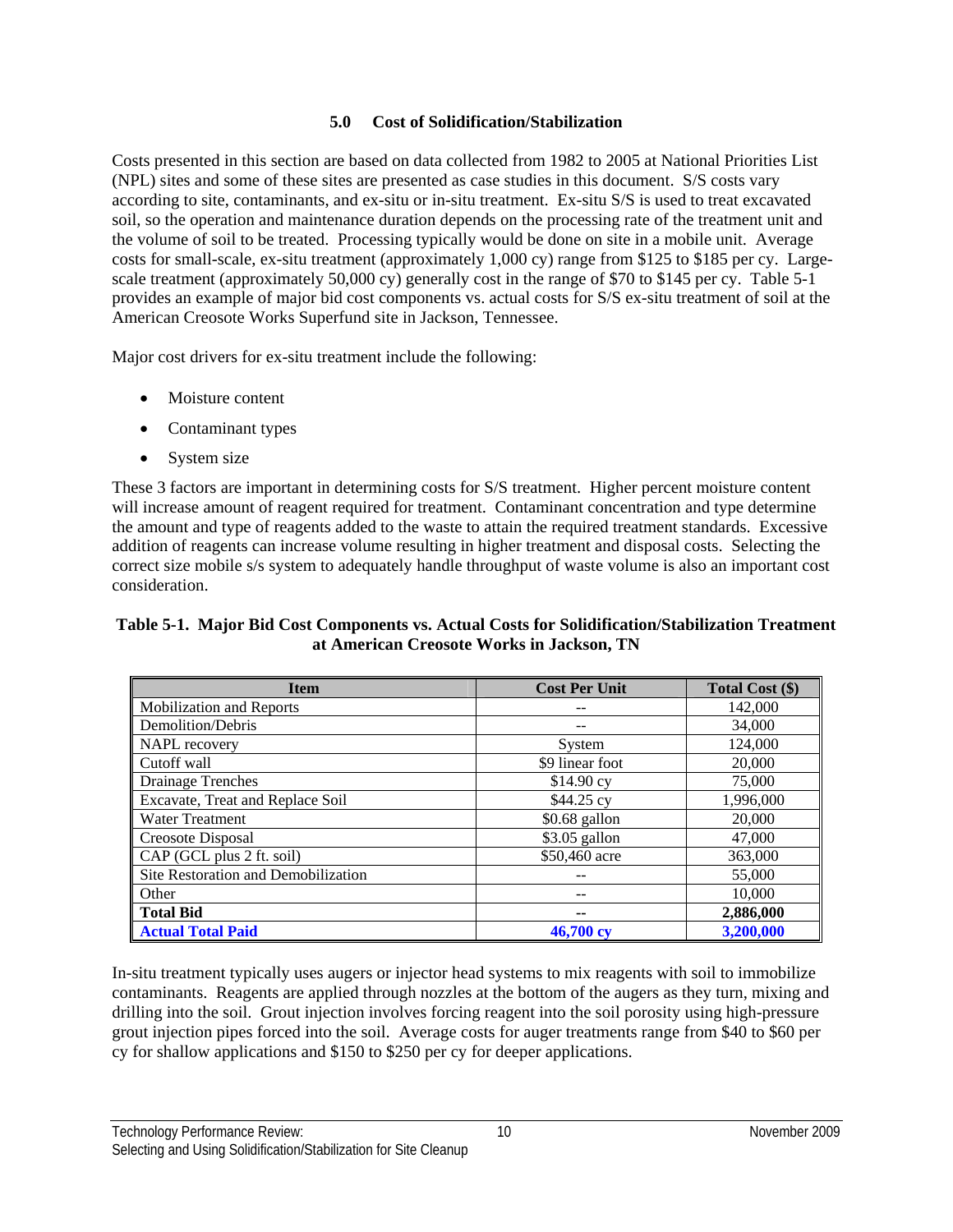Costs for in-situ treatment vary widely according to project size, subsurface soil characteristics, chemical nature of contaminants, and additives or reagents used and their availability. Most reagents and additives are relatively inexpensive industrial commodities and are widely available. However, the method requires large volumes of bulk reagents and additives be transported to the site. The transport costs can increase where local material sources are unavailable.

The volume of reagent required for in-situ or ex-situ treatment can range from 5 to 30 percent per volume of soil treated. The quantity of reagent to be added is determined through the treatability study process conducted on the subject waste or medium. Table 5-2 presents selected results of the American Creosote Works treatability study and cost of reagent per ton of untreated soil to meet target remediation goals.

|                                                                               |              |                  | <b>Treated</b>       | <b>Treated</b>       |                        |  |  |
|-------------------------------------------------------------------------------|--------------|------------------|----------------------|----------------------|------------------------|--|--|
| <b>Parameter</b>                                                              | Units        | <b>Untreated</b> | $$39/ton^{(1)}$$     | $$62/ton^{(1)}$$     | <b>Target</b>          |  |  |
| <b>PCP</b>                                                                    |              |                  |                      |                      |                        |  |  |
| Total                                                                         | Milligrams   | 200              |                      |                      |                        |  |  |
|                                                                               | per kilogram |                  |                      |                      |                        |  |  |
|                                                                               | (mg/kg)      |                  |                      |                      |                        |  |  |
| SPLP (pH)                                                                     | Micrograms   | 8,200(7.0)       | 120(11.8)            | 12(11.8)             | 200                    |  |  |
|                                                                               | per liter    |                  |                      |                      |                        |  |  |
|                                                                               | $(\mu g/L)$  |                  |                      |                      |                        |  |  |
| <b>Dioxins</b>                                                                |              |                  |                      |                      |                        |  |  |
| Total                                                                         | Micrograms   | 50               |                      |                      |                        |  |  |
|                                                                               | per kilogram |                  |                      |                      |                        |  |  |
| SPLP (pH)                                                                     | $\mu$ g/L    | 320(7.0)         | 12(11.8)             | 14(11.8)             | 30                     |  |  |
| <b>PAHs</b>                                                                   |              |                  |                      |                      |                        |  |  |
| Total                                                                         | mg/kg        | 29               |                      |                      |                        |  |  |
| SPLP (pH)                                                                     | $\mu$ g/L    | 2.8(7.0)         | $<$ 2.8 (11.8)       | $<$ 2.8 (11.8)       | 10                     |  |  |
| <b>Physical Properties</b> <sup>(2)</sup>                                     |              |                  |                      |                      |                        |  |  |
| <b>UCS</b>                                                                    | Pounds per   |                  | 1,435                | 1,240                | >100                   |  |  |
|                                                                               | Square Inch  |                  |                      |                      |                        |  |  |
| Permeability                                                                  | Centimeters  |                  | $1.1 \times 10^{-6}$ | $4.1 \times 10^{-7}$ | $< 1.0 \times 10^{-6}$ |  |  |
|                                                                               | per Second   |                  |                      |                      |                        |  |  |
| - Cost of reagent only per ton of untreated soil using different composition. |              |                  |                      |                      |                        |  |  |
| $2$ - 28 day cure time.                                                       |              |                  |                      |                      |                        |  |  |
| SPLP - Synthetic Precipitation Leaching Procedure                             |              |                  |                      |                      |                        |  |  |
| <b>UCS</b> - Unconfined Compressive Strength                                  |              |                  |                      |                      |                        |  |  |

**Table 5-2. Selected Results of the American Creosote Works Treatability Study** 

# **6.0 Long-Term Permanence**

Future use of the site and environmental conditions may erode materials used to stabilize contaminants, which may impact their capacity to immobilize contaminants. Cement-based S/S stabilized wastes, for example, are vulnerable to the same physical and chemical degradation processes as concrete and other cement-based materials. SS-treated material using concrete as part of the reagent mix may differ from conventional concrete. Conventional concrete for use in building material uses properly proportioned gravel, stone and sand selected strictly for their durability and compressive strength properties. In S/S treatment, mix designs are based on the properties of the contaminated media that is being treated so selection of aggregate material is generally not an option. Concrete used in building materials typically have a minimum UCS of 4,000 psi or greater, S/S-treated materials usually have UCS performance standards starting at 50 psi.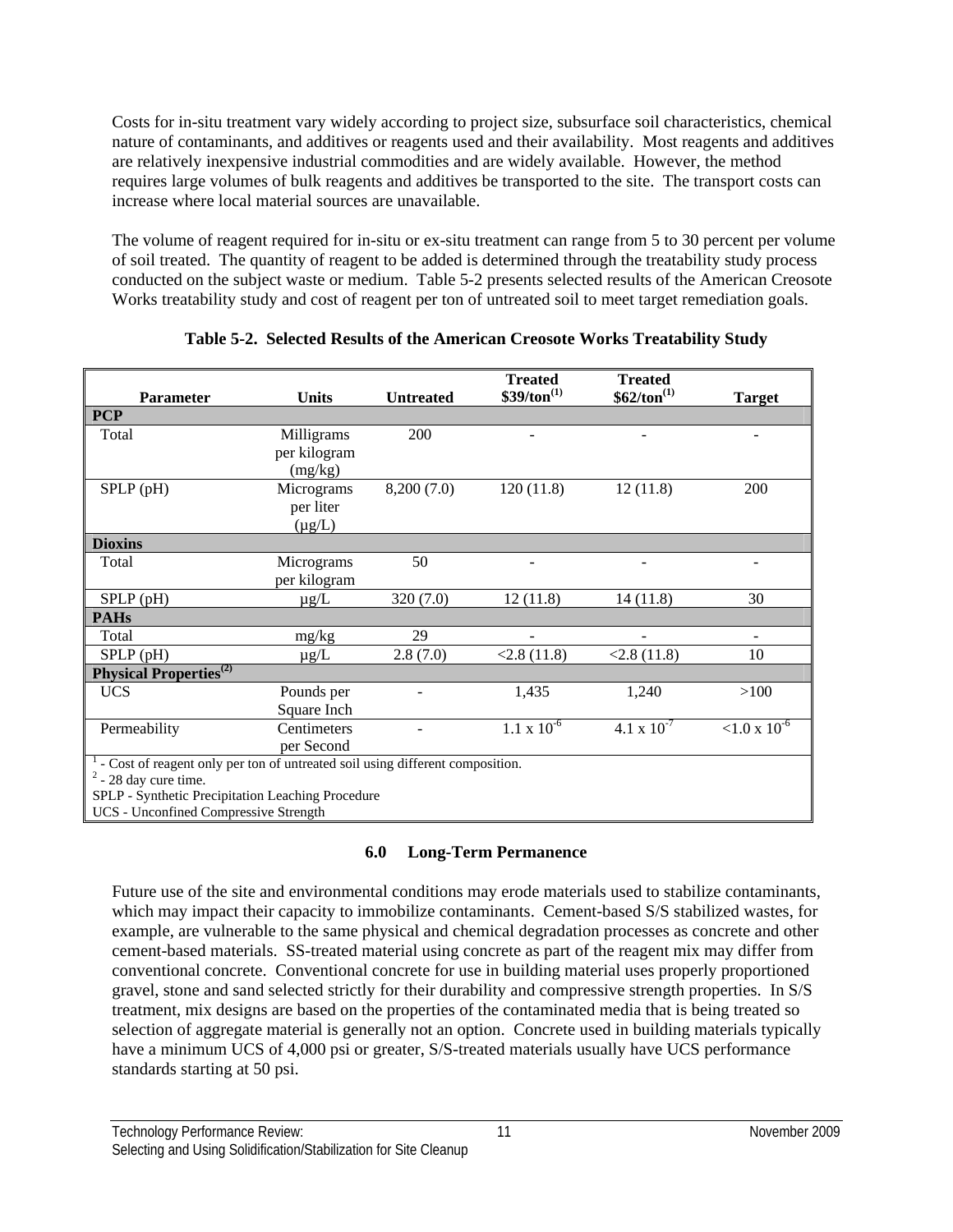Treatability testing cannot simulate all real world conditions to which S/S treated waste may be exposed, and there is limited information currently available regarding the long-term permanence of S/S products' durability. It is important that long-term monitoring be completed to insure that contaminants have not been re-mobilized. Five-year reviews for cases studies presented in this document indicate monitoring groundwater and/or surface water downgradient of S/S treated source area was the selected remedy for long-term monitoring. This is the case with most remediation projects that result in a form of constructed containment (e.g., cap, road bed material, structural, fill, etc.). In these cases, it may be difficult to complete chemical tests (leachate) and physical tests (strength and permeability) without compromising the structural integrity of the remedial construction work. The EPA five-year review reports on NPL sites should be considered as a source for future information on long-term permanence of S/S remedies as more information on monitoring techniques becomes available.

The Electric Power Research Institute (EPRI) recently completed a study on the long-term effectiveness of S/S treatment on soils impacted by former MGP operations at a site in Columbus, Georgia. The EPRI study evaluated the structural integrity and geo-chemical nature of the treated soils 10 years after S/S treatment. The site was redeveloped into a park with a river walk along the Chattahoochee River. The study is discussed in more detail in Section 7.0, Case Studies.

In-situ S/S treatment of impacted soils at the MGP site was completed in June 1993. In 2003, cored samples of the treated soil were evaluated to identify chemical and physical deterioration. Results of the study concluded that after 10 years the S/S treated material solidified mass at the site continues to exceed original performance standards. The results of the 10-year study are summarized below:

- Groundwater has not penetrated the solidified mass
- All samples surpassed geotechnical pre-remediation performance standards
- The liner integrity has remained in place
- Solid phase geochemistry did not show physical or chemical deterioration
- Groundwater monitoring has shown that leaching has not occurred
- Results from Remedial Options Assessment Modeling have shown there is low potential for leaching in future

# **7.0 Case Studies**

This section discusses select case studies that illustrate the testing and application of S/S at various sites.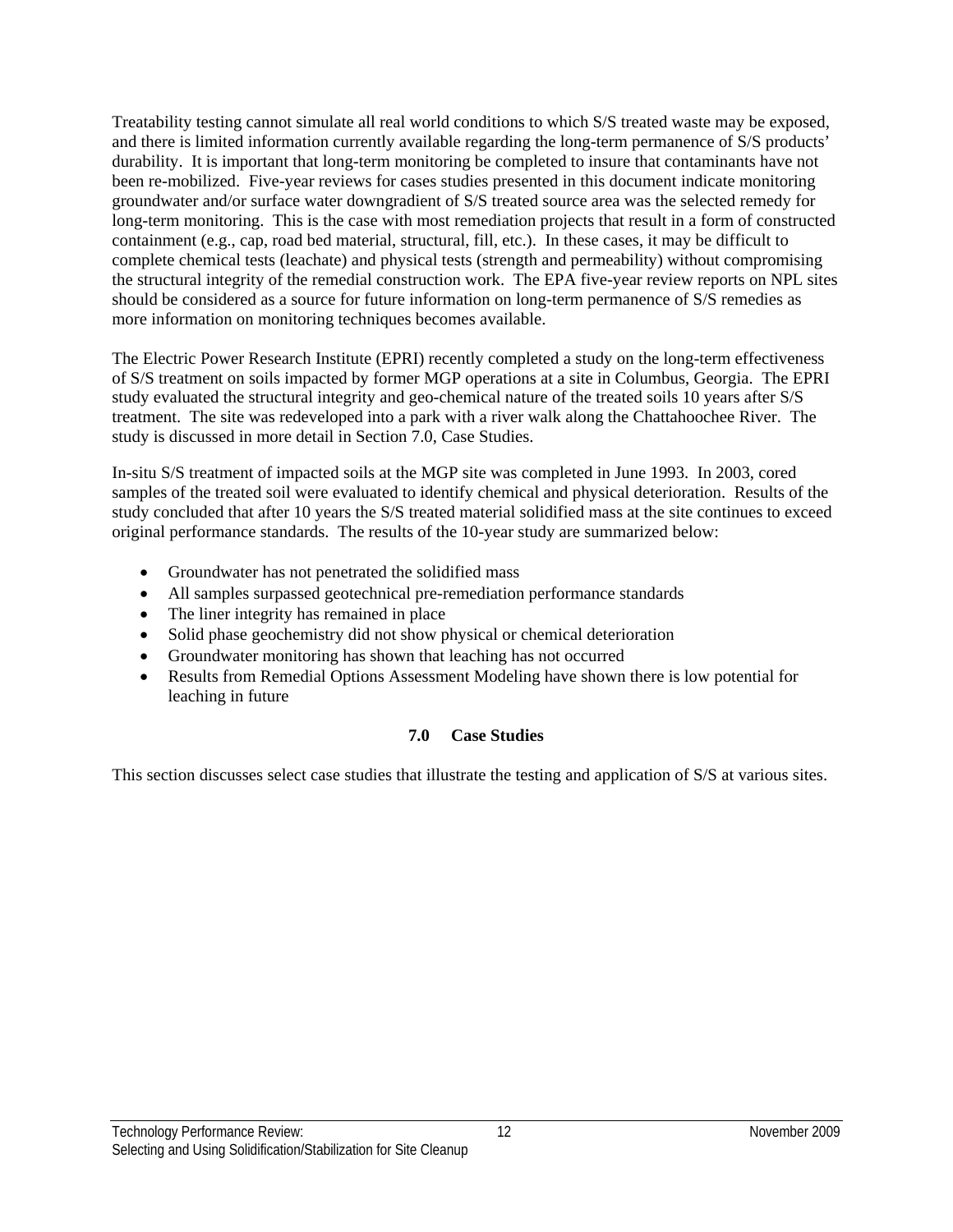## **7.1 American Creosote Works Superfund Site, Jackson, TN**

**Site Type**: Wood Preserving

**Scale**: Full-scale, ex-situ treatment.

**Site Description:** The 60-acre American Creosote Works (ACW) site was a wood treatment plant that operated from the early 1930s until late 1981. The plant used coal tar creosote (PAHs) and



**Figure 7-1. Ex-Situ Treatment at ACW** 

pentachlorophenol (PCP) to preserve wood. Groundwater underlying the facility, on-site soils, surface water, and sediments were contaminated with VOCs, PAHs, and metals.

**Solidification/Stabilization Design**: Soil from a 7-acre area of the ACW site (45,000 cy) was excavated for treatment (see Figure 7-1). The soil was mixed by pugmill and the S/S formula was as follows: 89.2 percent waste, 5 percent cement, 4.5 percent fly ash, and 1.3 percent powdered carbon. The treated material was buried on site covered with a geosynthetic clay liner and capped with clean soil.

**Performance Data**: Industrial risk-based, soil remedial goals

specified by the ROD in milligrams per kilogram (ppm) were: arsenic, 225; benzo (a) pyrene, 41.5; dibenzo (a,h) anthracene, 55; PCP, 3,000; and dioxin, 0.00225. The following table summarizes strength, permeability, and leaching analyses and the average results for tested samples:

| <b>Strength (UCS-Pounds per Square Inch)</b>                     | Average           | <b>Allowance</b> | <b>Method</b> |  |  |  |
|------------------------------------------------------------------|-------------------|------------------|---------------|--|--|--|
| <b>Permeability (Centimeters per Second)</b>                     | >100              | > 80             | ASTMD 1633    |  |  |  |
| Leaching:                                                        | $<1x10-6$         | $<1x10-5$        | ASTMD 5084    |  |  |  |
|                                                                  | $\qquad \qquad -$ |                  | SW 846        |  |  |  |
| Arsenic $(\mu g/L)$                                              | < 50              | < 75             | (MTD 1312)    |  |  |  |
| PAHs $(\mu g/L)$                                                 | <10               | <15              | (SPLP)        |  |  |  |
| Dibenzo(a,h)anthracene ( $\mu$ g/L)                              | <4.4              | <6.6             |               |  |  |  |
| PCP $(\mu g/L)$                                                  | $<$ 200           | <300             |               |  |  |  |
| Dioxins $(pg/L)$                                                 | $<$ 30            |                  |               |  |  |  |
| $\mu$ g/L = Micrograms per liter<br>$Pg/L = Picograms$ per liter |                   |                  |               |  |  |  |

 **Major Cleanup Milestones**: Final Remedy Selected – 9/30/1996; Construction Complete – 5/15/2000.

**Regulatory Status**: Treatment was conducted from 1999 to 2000. EPA's five-year review from 2004 concluded that the soil remediation conducted at the site was protective of human health for industrial use purposes.

**Maintenance Activities**: Institutional controls were required at the ACW site prohibiting potable use of area groundwater and excavation where treated soil is buried. Damaged fencing around the site and low spots and bare areas on the treated and capped soil was noted during the 2004 five-year review.

**Cost**: Cost was \$3.2 million for the S/S treatment, which included demolition/debris removal, NAPL recovery, drainage, soil treatment, water treatment, creosote disposal, capping with 2 feet of soil, and site restoration.

Point of Contact: Femi Akindele, EPA RPM - Phone: (404) 562-8809/Email: akindele.femi@epa.gov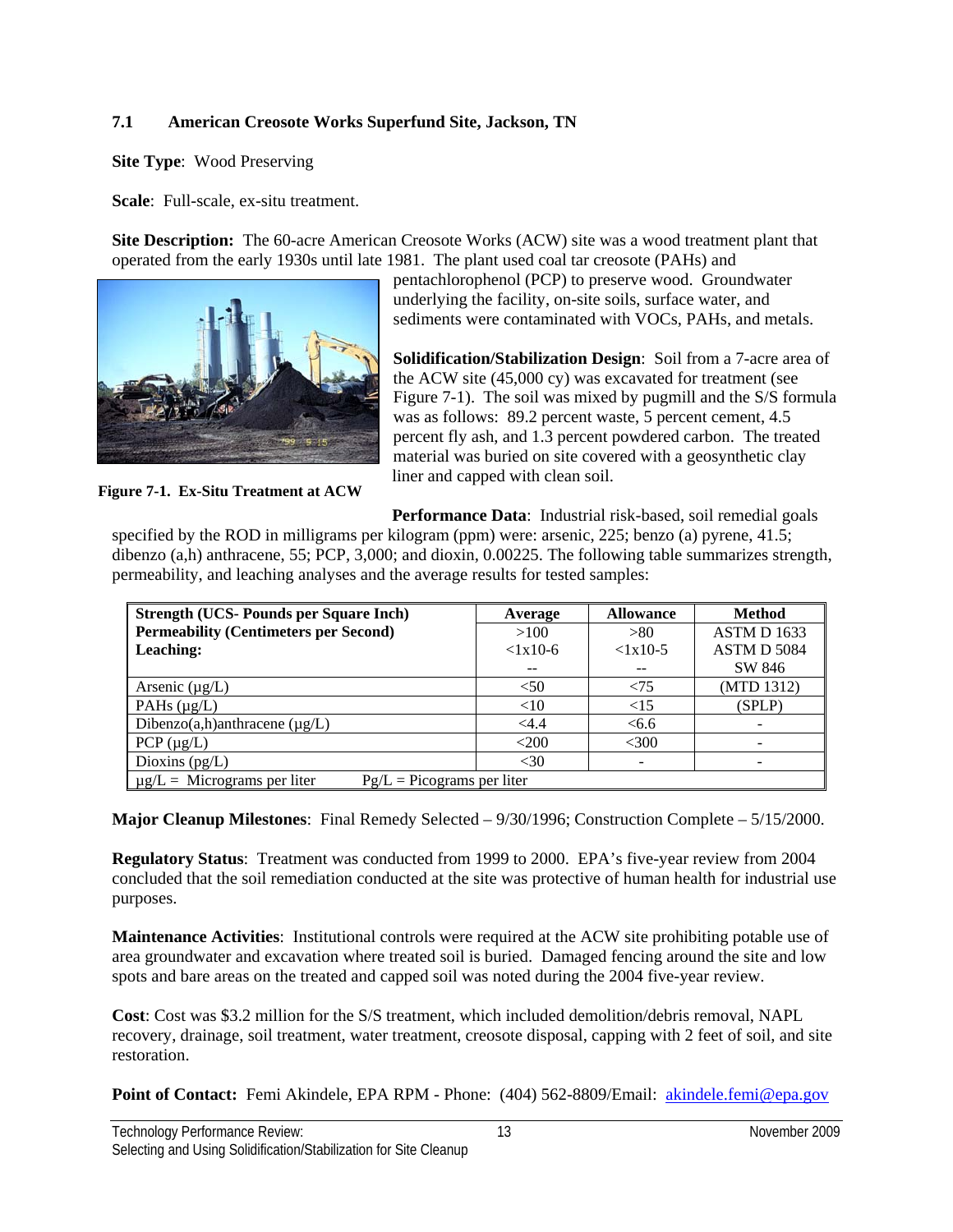# **7.2 Pepper Steel and Alloys, Inc. Superfund Site, Medley, FL**

#### **Site Type**: Battery Manufacturing

**Scale**: Full-scale treatment of 85,000 cubic yards.



**Site Description:** The Pepper Steel and Alloys, Inc. (PSA) site consists of three 10-acre tracts. PSA operations were conducted on one of the 10-acre tracts. Operations at the site included manufacture of batteries, pre-cast concrete products and fiberglass boats, and repair of heavy equipment and service trucks. All three tracts are believed to have received waste from PSA. The terrain is naturally flat and underlain by, in ascending order, organic loam and peat, sand, and limestone. Groundwater occurs at about 6 feet bgs.

#### **Figure 7-2. Overview of PSA Site**

The site was added to the NPL in 1983 (see Figure 7-2). Subsequent remedial investigations documented soil contaminated with arsenic, lead, and PCBs at concentrations high enough to pose a threat to public heath, welfare, and environment.

**Solidification/Stabilization Design**: Approximately 85,000 cy of soil were excavated and mixed with cement, fly ash, and water (proportions not provided) and pumped back into the excavation.

**Performance Data:** Performance criteria were as follows:

- $\bullet$  UCS > 20.9 psi
- Hydraulic conductivity  $\lt 1x10^{-6}$  (cm/s)
- Leachates below EP Tox criteria

 **Major Cleanup Milestones**: Final Remedy Selected – 3/12/86; Construction Complete – 9/28/93.

 **Maintenance Activities:** The five-year review from 2007 indicated that EPA entered into a Cooperative Agreement with the PRP for O&M activities, including clearing trees from the site, repairing the cover after tree removal, and inspecting the drainage collar for any necessary repairs.

**Regulatory Status**: Complete. Groundwater quality monitoring is ongoing.

**Cost**: Not provided.

**Point of Contact:** Jan Rogers, EPA RPM – Phone: (561) 616-8868/Email: rogers.jan@epa.gov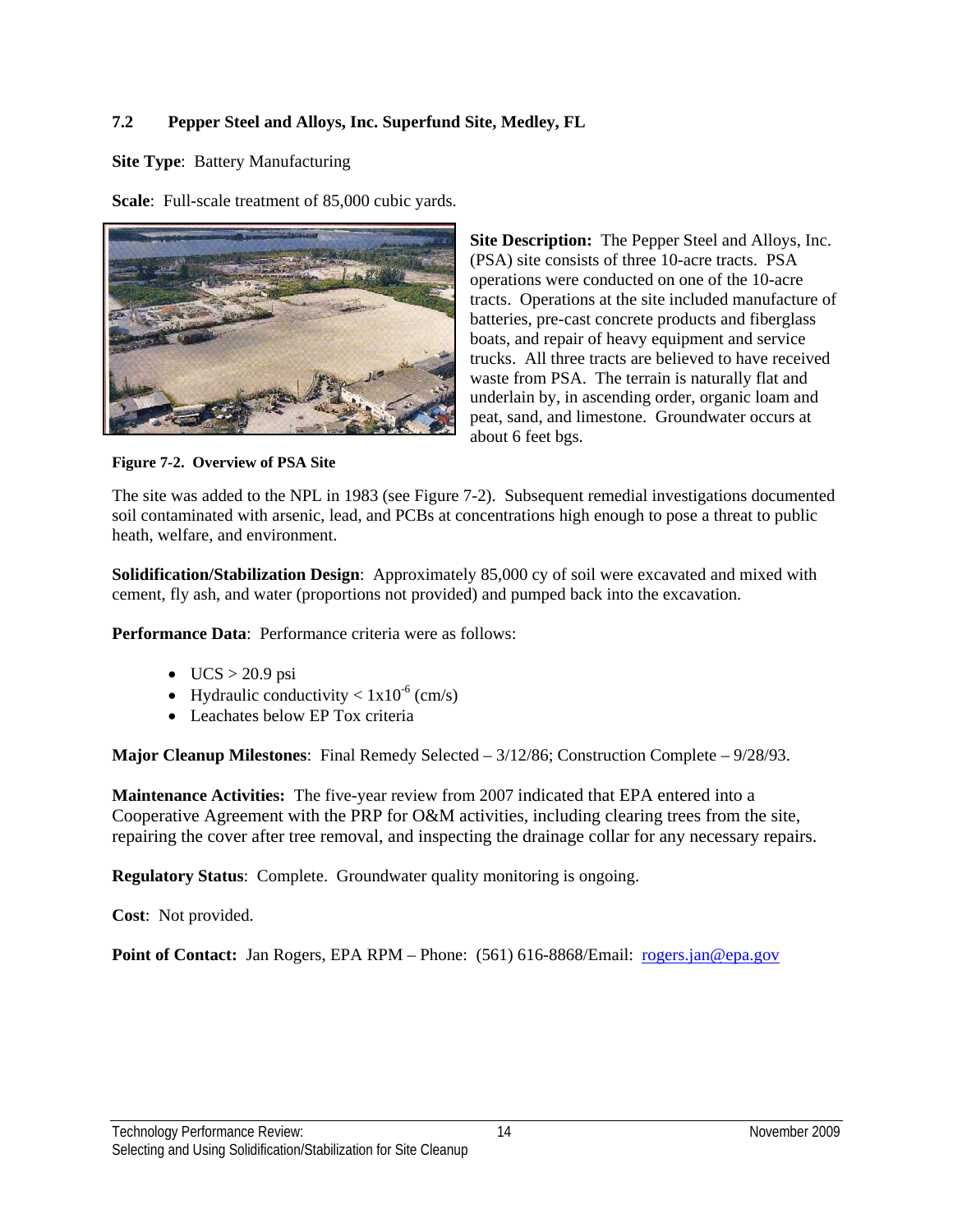# **7.3 Schuylkill Metals Corporation Superfund Site, Plant City, FL**

# **Site Type**: Battery Recycling

**Scale**: Full-scale treatment of 150,000 tons of soil.



**Figure 7-3. Schuylkill Metals Wastewater Holding Pond** 

**Site Description:** Prior to 1972, the 17.4 acre Schuylkill Metals Corporation (Schuylkill) was primarily marsh. Beginning in 1972, Schuylkill began operations as a battery recycling plant. Schuylkill subsequently filled and developed the site including 2.3 acres of processing area and a 2.2 acre wastewater holding pond (see Figure 7-3). Between 1972 and 1986 Schuylkill recycled more than 20,000 batteries.

The site is underlain by, in descending order, a surficial aquifer system 8 to 20 feet thick, an intermediate depth aquifer system 36 to 55 feet thick, and a deep bedrock aquifer system over 1,000 feet thick.

The Site was added to the NPL in 1982. Remedial investigations and feasibility studies conducted between 1987 and 1990 documented soil and groundwater contaminated with lead, cadmium, chromium, and antimony.

**Solidification/Stabilization Design**: Ex-situ mixing in proportions as follows:

- Soil 88 percent
- Cement 10 percent
- TSP 2 percent

The treated soils were consolidated in a 5-acre plot on the northern portion of the site.

**Performance Data:** Performance criteria were as follows:

- $\bullet$  UCS > 50 psi
- Hydraulic conductivity  $\langle 1x10^{-6}$  cm/s
- Lead in TCLP leachate  $<$  5 milligrams per liter (mg/L)
- Lead in SPLP leachate  $< 1$  mg/L

 **Major Cleanup Milestones**: Final Remedy Selected – 9/28/90; Construction Complete – 9/15/98.

**Regulatory Status**: Complete.

**Cost**: Estimated \$40 per ton.

**Point of Contact:** Galo Jackson, EPA RPM – Phone: (404) 562-8937/Email: jackson.galo@epa.gov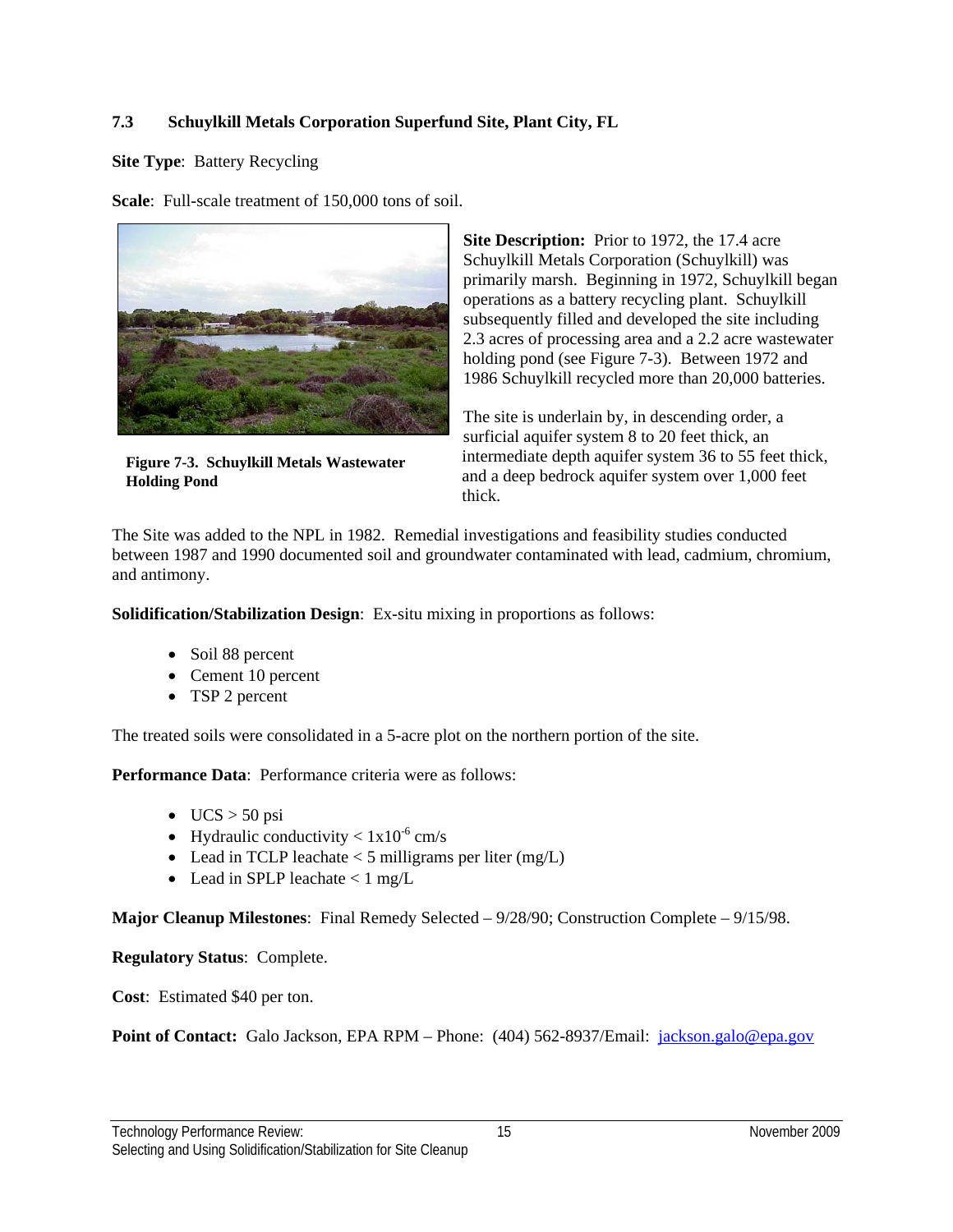# **7.4 Selma Pressure Treating Superfund Site, Selma, CA**

**Site Type**: Wood Preserving

**Scale**: Full-scale, ex-situ treatment.



**Site Description:** The Selma Pressure Treating (SPT) site was a former wood treating facility, located approximately 15 miles south of the City of Fresno, in Selma, California (see Figure 7-4). The SPT site occupied approximately 18 acres, which included a paved area where the former wood treatment and storage facility operated, percolation ponds, a building housing a water treatment facility, and a capped soil impoundment area. The following chemical contaminants were detected in the soil: chromium, arsenic, copper, dioxins/furans, and PCP. Arsenic, dioxins/furans, and PCP were found at concentrations that posed a risk to human health through exposure to soil.

**Figure 7-4. Overview of SPT Site** 

**Solidification/Stabilization Design**: Silicate Technology Corporation's (STC) S/S process was demonstrated at this site. An initial treatability study determined the amount of STC's proprietary liquid silicate reagent to be used. Contaminated soil was first excavated and pre-screened to separate course material prior to treatment. The course material was sent through a shredder to reduce the grain size to less than 3/8-inch. The screened material was then processed through a batch plant where it was weighed and reagent was added. The material was then mixed and allowed to cure. The treated material was placed in an on-site impoundment and capped.

**Performance Data**: The following table summarizes ranges of concentrations by TCLP analysis:

| <b>Constituent</b> |                       | <b>Ranges of Concentrations by</b><br><b>TCLP</b> Analysis (ppm) | <b>Percent Reduction</b> |  |
|--------------------|-----------------------|------------------------------------------------------------------|--------------------------|--|
|                    | <b>Raw Waste</b>      | <b>Treated Waste</b>                                             |                          |  |
| Arsenic (TCLP)     | $1.06 - 3.33$         | 0.086-0.875                                                      | 35-92                    |  |
| Copper (TCLP)      | 1.38-9.43             | $0.062 - 0.103$                                                  | $90 - 99$                |  |
| PCP (total)        | 2,000-8,300<br>80-170 |                                                                  | 91-97                    |  |

 **Major Cleanup Milestones**: Final Remedy Selected – 9/24/88; Construction Complete – 1/26/05.

**Regulatory Status**: According to the five-year review completed in 2006, the remedial action objectives set forth in the ROD for soils at the SPT site have been met.

**Maintenance Activities**: Institutional controls at the SPT site prohibited potable use of area groundwater and digging or excavation where treated soil was buried. The capped areas were reported to be in good condition during the 2006 five-year review.

**Cost**: \$190 to \$330 per cy of raw waste.

**Point of Contact:** Charnjit Bhullar, EPA RPM – Phone: (415) 972-3960/Email: bhullar.charnjit@epa.gov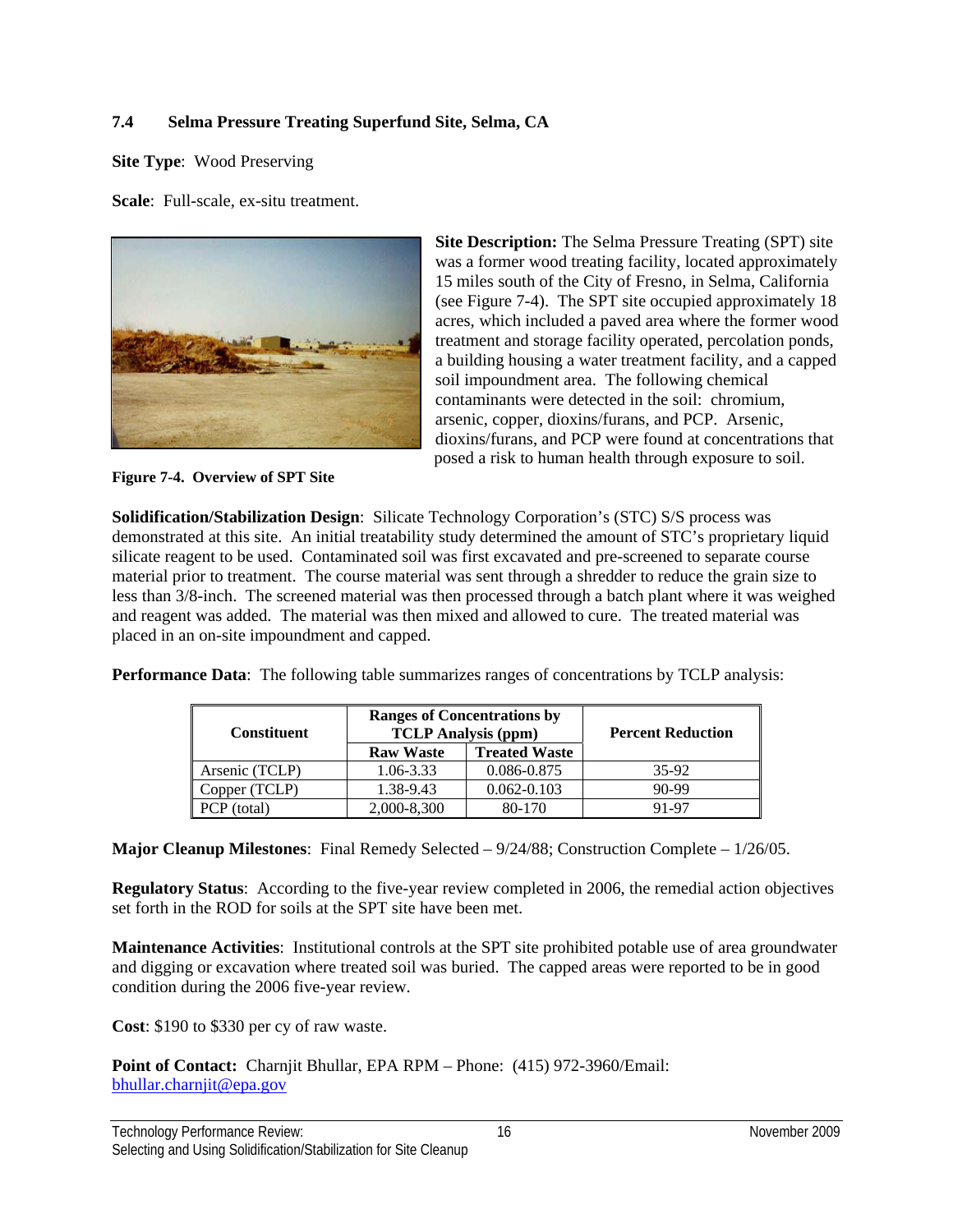#### **7.5 Reuse of New York Harbor Sediments - Brownfields, New York Port Authority**

**Site Type**: Shipping Port

**Scale**: Full-scale, ex-situ treatment.



 **Figure 7-5. Dredged Sediment Undergoing Treatment in Barge** 

 navigability. Due to concerns regarding contamination, federal **Site Description:** The New York/New Jersey Harbor is a major commercial shipping port and must be dredged to maintain regulations restrict ocean disposal of sediments dredged from the harbor and land-based disposal options are required. Contamination in the sediment includes metals, dioxins, PAHs, and PCBs.

**Solidification/Stabilization Design**: During the testing phase, dredged material was transported by barge to a pier (see Figure 7-5), and cement was mixed into the sediment while it remained in the barge. Portland cement was used as the binding reagent. The mixing method used an excavator-mounted mixing head.

Sediments were then processed in a stationary pugmill. Portland cement was added at a rate of 8 percent of the wet weight of dredged sediment.

Performance Data: The treated material removed from the barge was used as structural fill at two properties. Both properties were designated for Brownfields redevelopment. Treated sediment was used to cover 20 acres of a municipal landfill and a shopping center was constructed. Over 1.5 million cy covered a former coal gasification and wood preservation facility.

**Regulatory Status**: Brownfields. No further action has been completed.

**Cost**: Not provided.

**Point of Contact:** Eric Stern, EPA Region 2 – Phone: (212) 637-3806/Email: stern.eric@epa.gov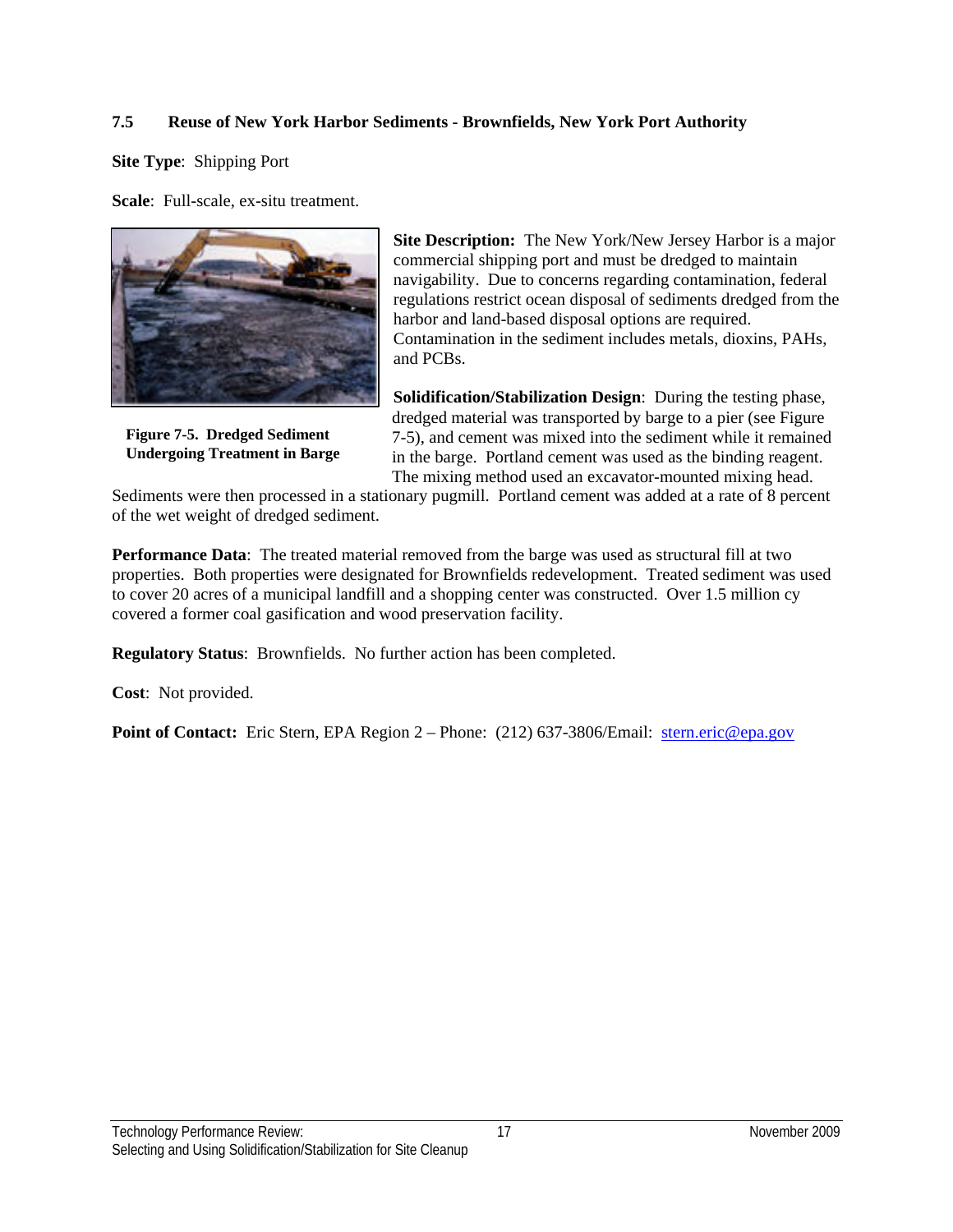# **7.6 South 8th Street Landfill Superfund Site, West Memphis, AR**

**Site Type**: Industrial and Municipal Waste Landfill

**Scale**: Full-scale treatment of 40,000 cy.



**Figure 7-6. Performance Sampling at South 8th Street Landfill** 

**Site Description:** The 30-acre site was located on the flood plain between the Mississippi River and the St. Francis Levee in West Memphis, Arkansas. Formerly, the site was excavated for gravel deposits resulting in a series of borrow pits. Sometime after 1957 the pits were used for disposal of industrial and municipal wastes. Between 1960 and 1970, a 2.6 acre parcel was used for the disposal of waste-oil-sludge from a nearby re-refining process.

 listing on the NPL in 1991. Between 1981 and 1988, EPA conducted borings in and near the waste-oil-sludge pit. Soil was found to be contaminated with PAHs, PCBs, and lead. The site was proposed for

**Solidification/Stabilization Design**: In-situ mixing with augers in the following proportions:

- Soil 64.5 percent
- AG limestone 16.1 percent
- Portland cement 12.9 percent
- Fly ash 6.5 percent

**Performance Data**: The following table summarizes the performance criteria per the ROD (see Figure 7-6):

| <b>Parameter</b>              | Value                             | <b>Comment</b>         |
|-------------------------------|-----------------------------------|------------------------|
| pH                            | 7.0 < pH < 11.5                   |                        |
| <b>UCS</b>                    | 50 psi @ 28 days                  | Average of all samples |
|                               | 40 psi @ 28 days                  | Minimum of any sample  |
|                               | 25 psi $@$ 3 days                 | Average of all samples |
| <b>Hydraulic Conductivity</b> | $1 \times 10^{-6}$ cm/s @ 28 days | Average of all samples |
|                               | $1 \times 10-5$ cm/s @ 28 days    | Maximum of any sample  |
| Wet/Dry Durability            | <30% loss of mass after 12 cycles |                        |

 **Major Cleanup Milestones**: Final Remedy Selected – 7/22/98; Construction Complete – 9/19/00.

**Regulatory Status**: A five-year review of the site was completed in June 2004. Sampling during the remedial action confirmed that in-situ S/S of the oily sludge pit and ancillary soils achieved the remedial goals and the chemical and physical performance standards as specified in the ROD.

**Cost**: Estimated \$106 per cy.

**Point of Contact:** Vincent Malott, EPA RPM – Phone: (214) 665-8313/Email: malott.vincent@epa.gov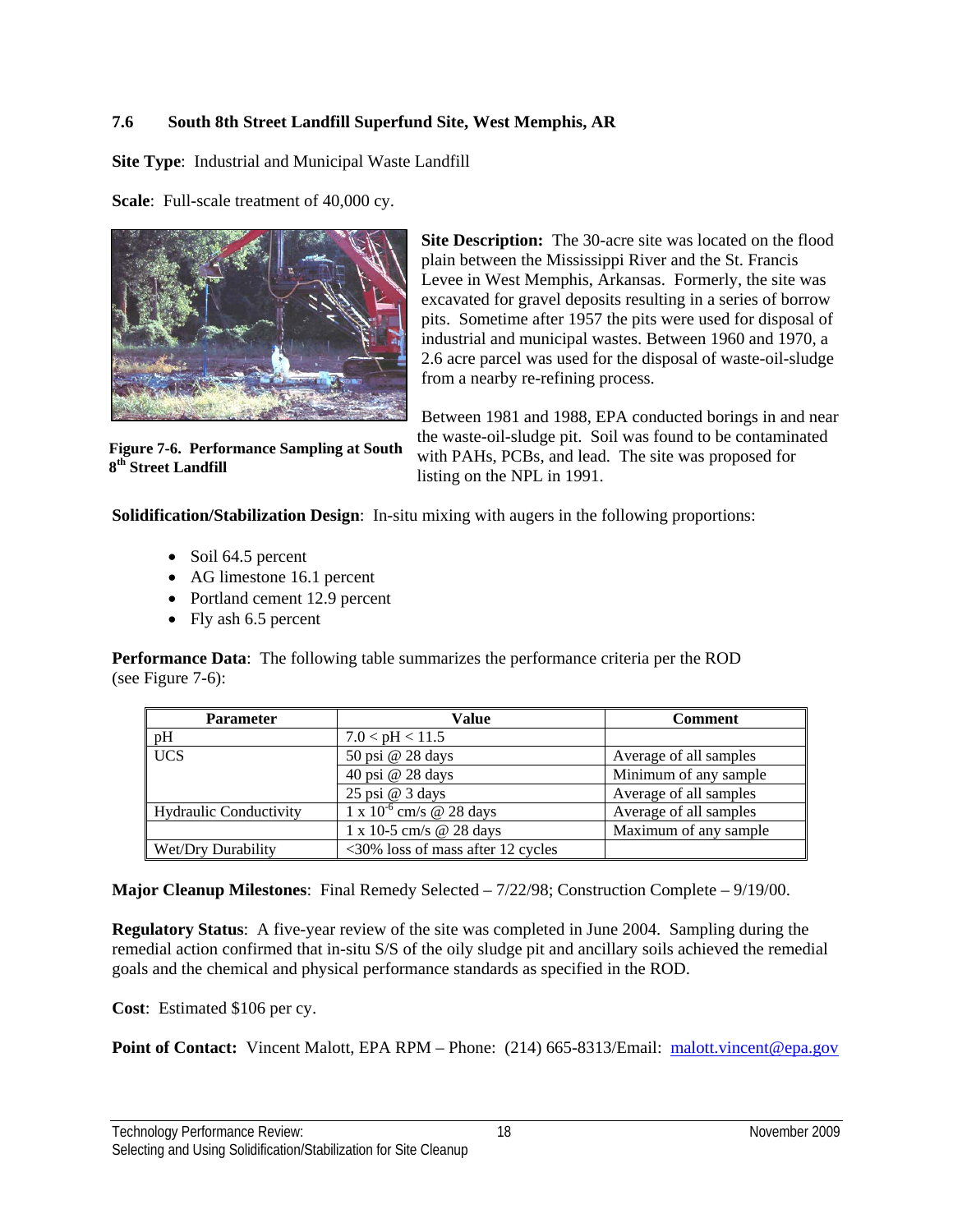#### **7.7 Georgia Power Company and Electric Power Research Institute, Columbus, GA**

**Site Type**: Manufactured Gas Plant

**Scale**: Full-scale, in-situ treatment.

**Site Description:** The former Columbus MGP was located in the central business district of Columbus, Georgia, adjacent to the Chattahoochee River. The plant was in operation from the 1850s until it was decommissioned in 1931. Soil and groundwater contamination from the plant operations was assessed from 1990 to 1991. Contaminants included PAHs, BTEX, and cyanide.



**Figure 7-7. In-Situ Soil Mixing at MGP Site** 

**Solidification/Stabilization Design**: The S/S treatment was initiated in February 1992 and completed in June 1993. The soils were solidified by pumping cement slurry thru 2.4-meter diameter hollow-stem augers (see Figure 7-7). A 10 percent mixture of binding agent was used for the majority of the site, and a 25 percent mixture was used adjacent to the Chattahoochee River to act as a barrier wall and to facilitate construction of the river walk and park.

**Performance Data**: Post-remediation groundwater monitoring began in 1993 and, based on analytical results, was discontinued in 1998. A study was conducted in 2002 and 2003 to evaluate structural integrity of the solidified soils and to evaluate the 10 year effectiveness of S/S with respect to immobilizing the contaminants. The study included collection of

drill cores from the site for geotechnical characteristics, geochemistry, and contaminant analysis. Leachability testing and groundwater modeling were also conducted. The study determined that the structural integrity and geochemical nature of the solidified mass continues to exceed the original performance standards established prior to implementation of S/S.

Performance criteria were as follows:

- All samples exceeded the performance criteria established for the site for both the 25 percent cement mixture ( $1x10^{-6}$  cm/s) and 10 percent cement mixture ( $1x10^{-5}$  cm/s)
- All samples met the performance criteria for UCS of 60 psi
- Leachability study identified naphthalene and acenapthene as most commonly detected compounds. Naphthalene was only constituent that exceeded Federal Maximum Contaminant Levels and State of Georgia Drinking Water Standards

**Regulatory Status**: An evaluation of remedial alternatives was performed in 1991 and S/S was selected. Prior to implementation, a treatability study, feasibility study, and risk assessment were conducted. Based on these studies, performance criteria were presented to and agreed upon by the Georgia Environmental Protection Division.

**Cost**: Not provided.

**Point of Contact:** Andrew Coleman, EPRI Principal Investigator – Phone: (650) 855-2000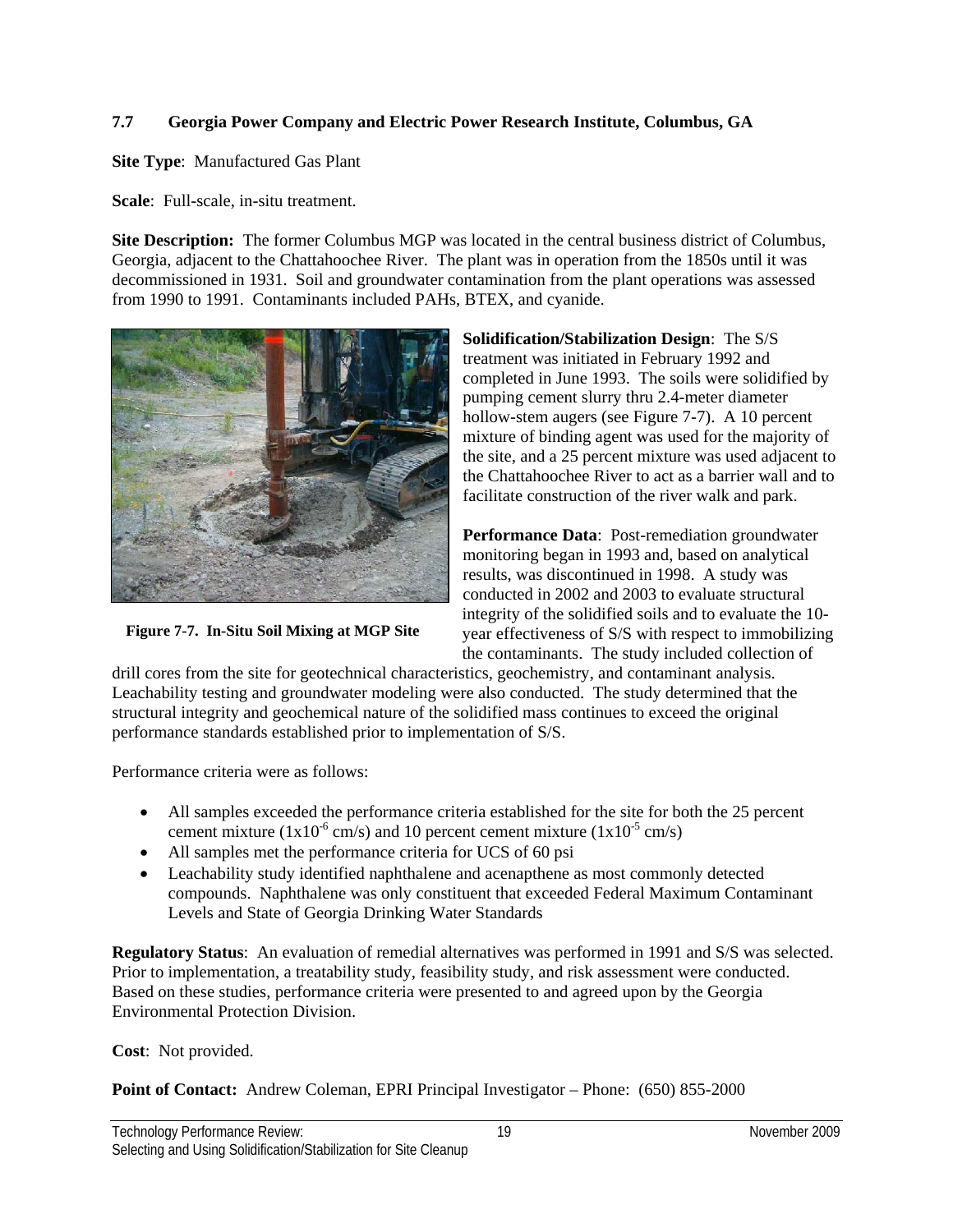#### **8.0 Additional Information**

For EPA staff requiring site-specific assistance, consult the U.S. Environmental Protection Agency's (EPA) Office of Research and Development's (ORD) Engineering Technical Support Center (ETSC) at http://www.epa.gov/nrmrl/lrpcd/rr/etsc/index.html or consult your regional Superfund and Technology Liaison (STL) at http://www.epa.gov/OSP/hstl.htm. The Supporting Resources in Section 9.0 of this document presents more detailed information on S/S treatment.